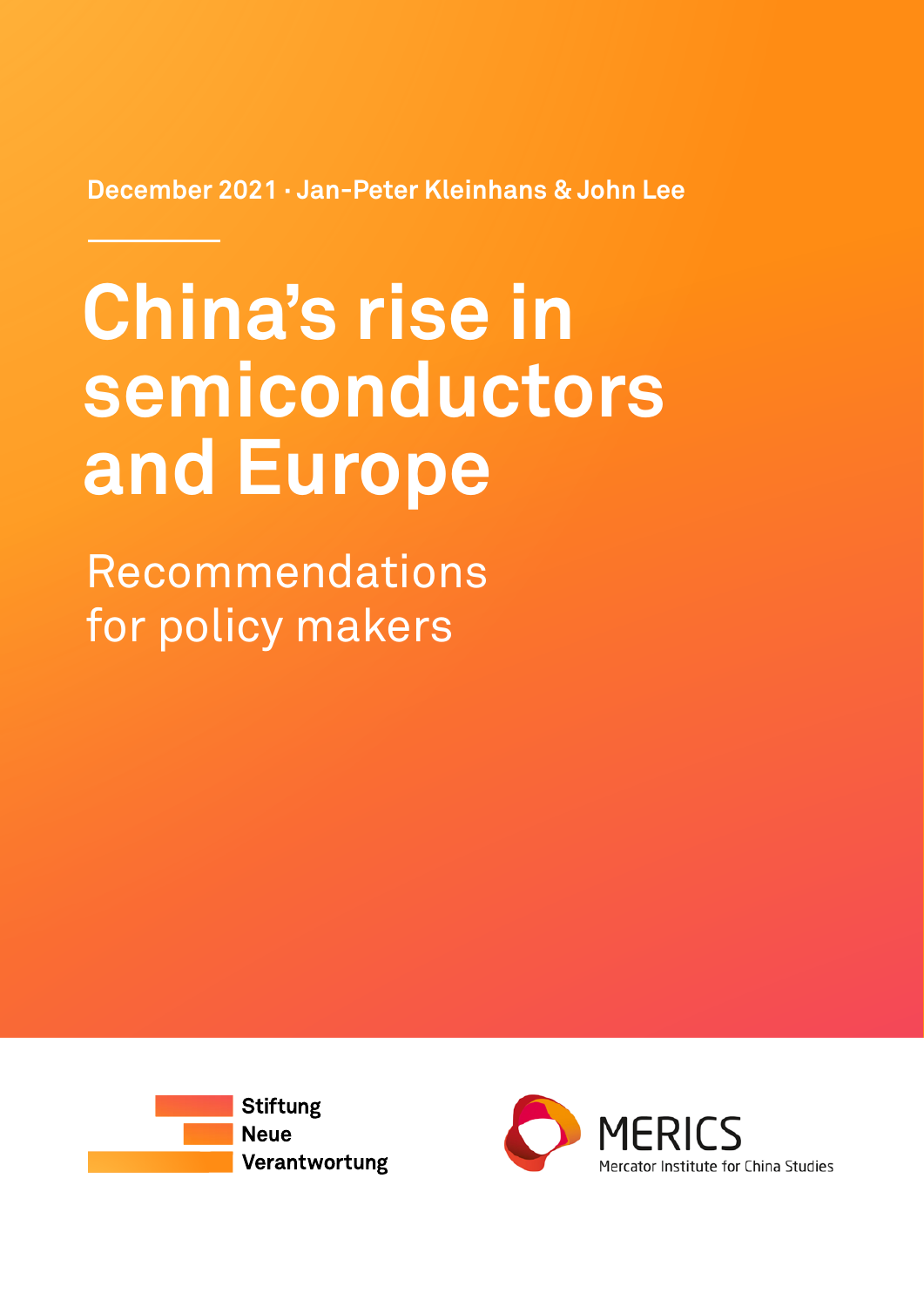## <span id="page-1-0"></span>**Executive Summary**

Semiconductors are on the mind of many European policy makers, not least because of the intensifying US-China technology rivalry and the chip shortages that forced most European car makers to temporarily stop production from 2020. As a result, the European Commission is working on an EU Chips Act, a draft of which is scheduled to be ready in mid-2022. Europe's semiconductor industry has not received this level of attention from policy makers in a long time, and the EU has now a window of opportunity to substantially invest in its semiconductor ecosystem and strengthen international partnerships. The only questions are what, how and where?

In our previous report of June-2021, "Mapping China's semiconductor ecosystem in global context", we argued that Europe is already highly dependent on Chinese companies in certain value chain steps and that this dependence will likely grow over the short-term future. As China is now considered from a European viewpoint to be an "economic competitor" and "systemic rival" as well as a "cooperation partner", these dependencies must be assessed across different dimensions of the national interest: national security, technological competitiveness and supply chain resilience. Based on these assessments, we argue that EU's forthcoming semiconductor strategy should include three focus areas.

First, substantially investing in EU's dwindling chip design ecosystem, focusing on improving conditions for start-ups, small and medium-sized enterprises and spinoffs from research institutions. This should include lowering entry-barriers to chip design, investing in chip design infrastructure and improving access—in terms of speed, level of bureaucracy and amount—to funding, private and public equity. China already has a substantially stronger chip design ecosystem than Europe in several areas and can scale faster due to heavy investment in chip design by China's hyperscalers, Internet of Things and mobile technology companies. Under these conditions, Europe will increasingly depend on Chinese designed chips.

Second, Europe needs to strengthen its position in back-end manufacturing (assembly, test and packaging), going beyond existing strengths in research & development. While front-end fabs from leading companies such as Intel, TSMC or Samsung receive much attention from policy makers, the concentration in Asia of back-end capacity has direct national security implications for Europe. Furthermore, backend manufacturing, especially emerging advanced packaging processes, are increasingly important to the development of high performance and energy-efficient chips. China has significant global market share in back-end manufacturing, exposing Europe to a variety of risks.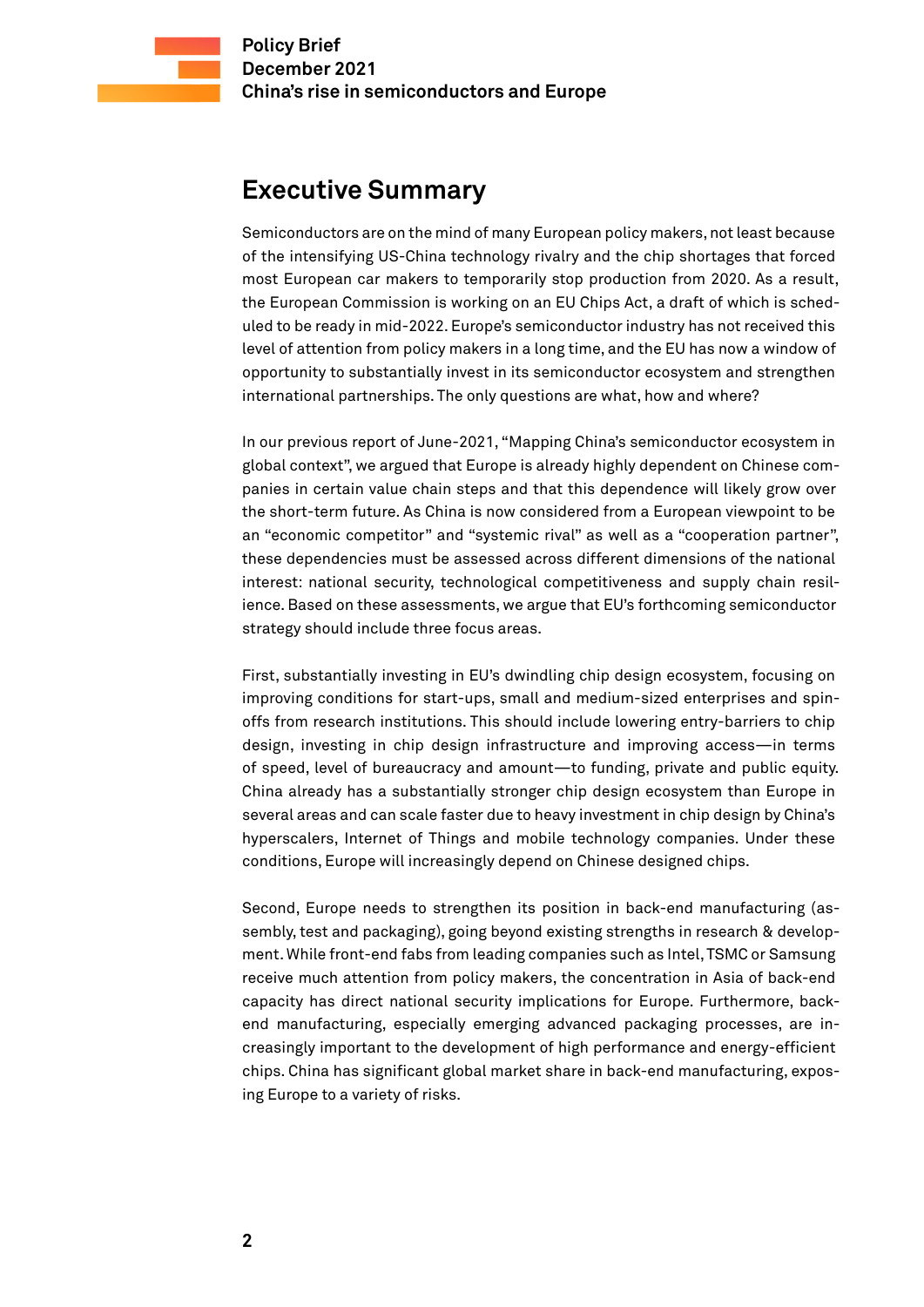Third, Europe needs to strengthen its collective capacity to continuously map and assess the global semiconductor value chain, to understand interdependencies, evaluate bottlenecks and identify potential shortages over the long-term. Ad hoc assessments are not a sound basis for strategic planning for this highly complex and intertwined industrial value chain. One possibility would be to increase the resources and scope of the newly established Observatory for Critical Technologies but just as important would be strengthening partnerships with like-minded partners, notably the US and East Asian economies.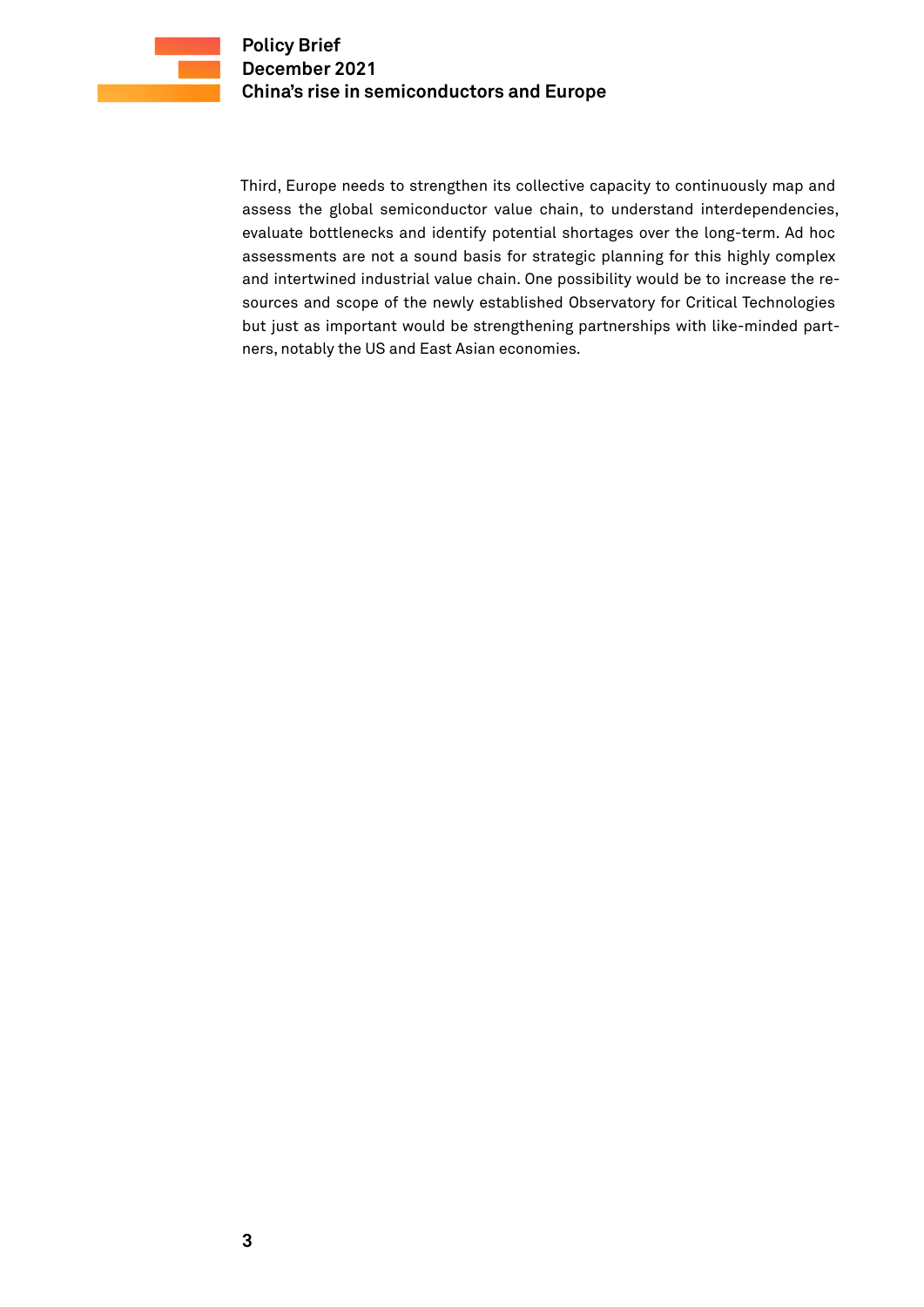# **Table of Contents**

| <b>Executive Summary</b>                                          | $\overline{2}$ |
|-------------------------------------------------------------------|----------------|
| Introduction                                                      | 6              |
| 1. Chip design:<br>setting the course upstream in the value chain | 8              |
| What China is doing                                               | 8              |
| How this affects Europe's competitiveness and security            | 11             |
| What Europe should do                                             | 12             |
| 2. Back-end manufacturing:                                        |                |
| a neglected process step with high potential                      | 14             |
| What China is doing                                               | 14             |
| How this affects Europe's competitiveness and security            | 16             |
| What Europe should do                                             | 16             |
| 3. Value chain resilience:                                        |                |
| visibility through multilateral partnerships                      | 18             |
| What China is doing                                               | 18             |
| How this affects Europe's competitiveness and security            | 20             |
| What Europe should do                                             | 21             |
| 4. Conclusion                                                     | 24             |
| <b>References</b>                                                 | 26             |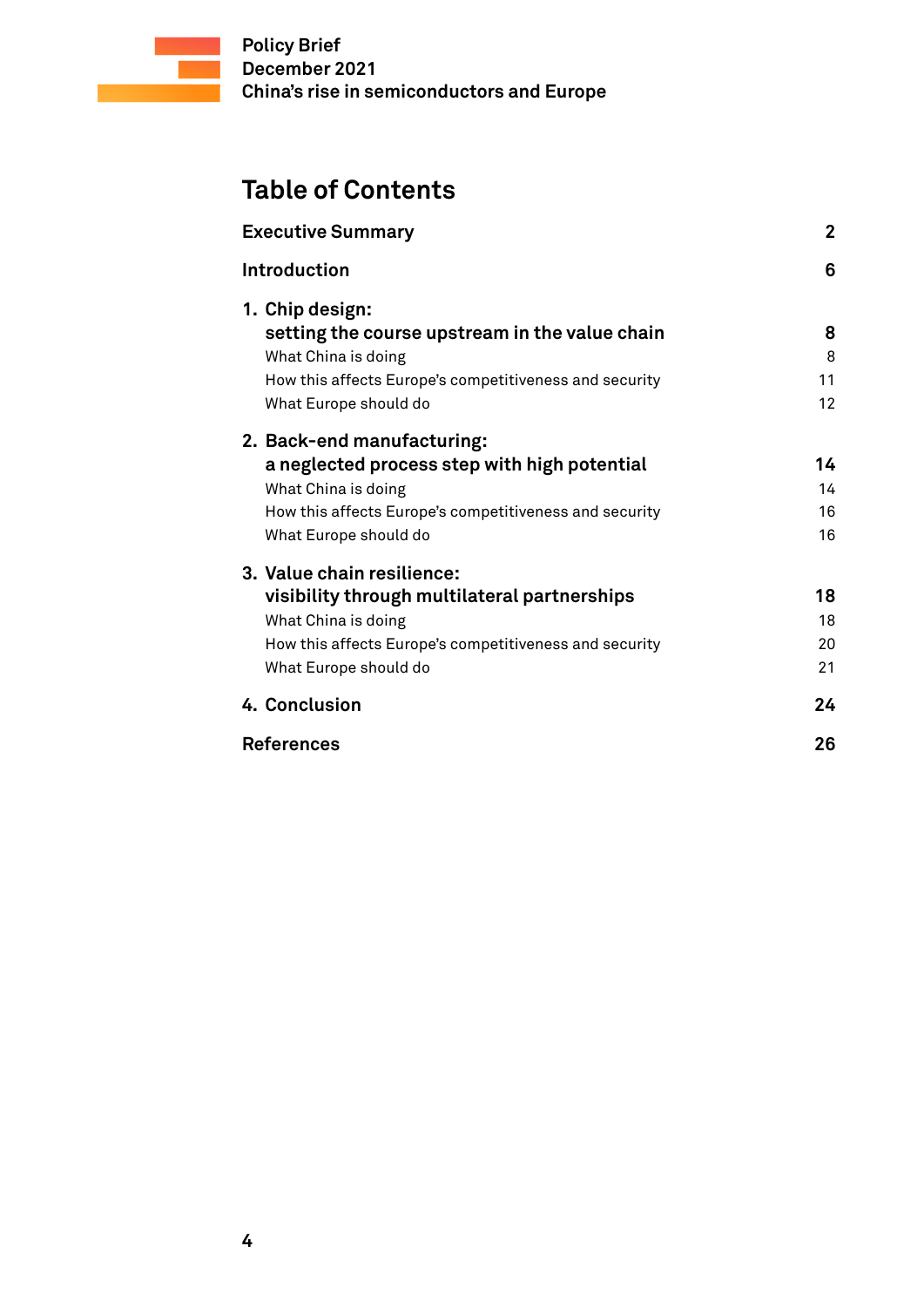

This joint project between Stiftung Neue Verantwortung (SNV) and the Mercator Institute for China Studies (MERICS) was made possible by the generous support of the German Federal Foreign Office. The views expressed in this paper do not necessarily represent the official positions of the ministry.

The authors would like to thank (in alphabetical order) Niccolò Fantini ( MERICS) and Julia Hess (SNV) for their help preparing this report.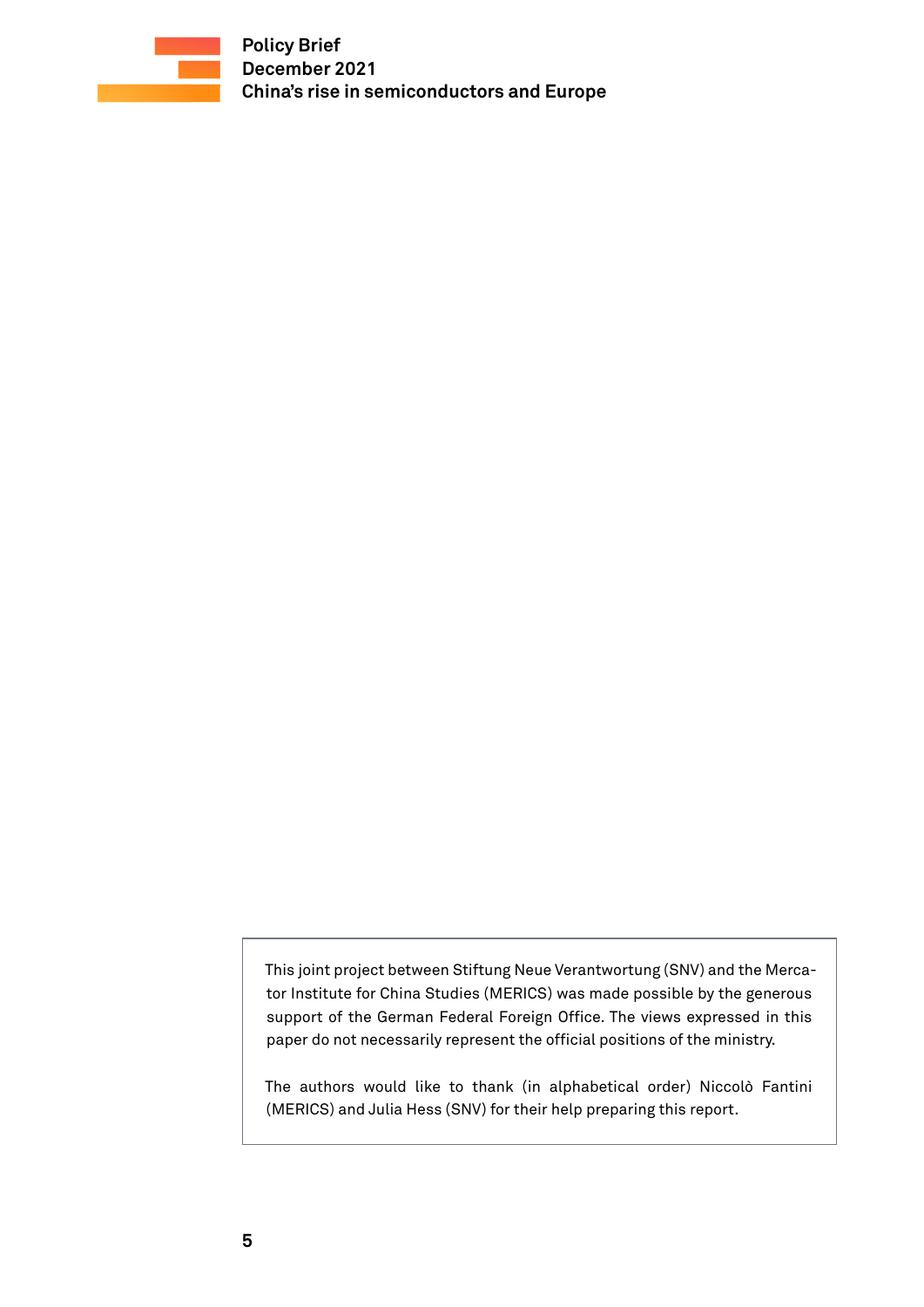## <span id="page-5-0"></span>**Introduction**

The global semiconductor shortages since 2020 have led to significant spillover damage for various industry sectors. Together with the ongoing US-China competition in critical technologies, this has brought the semiconductor industry to the attention of many policy makers. Several European member-state governments and the European Commission are devising long-term strategies to strengthen their domestic semiconductor industries, manage national security risk and improve the resilience of this critical and transnational value chain.

Semiconductor manufacturing, especially subsidizing the construction of front-end fabrication plants ("fabs"), is at the core of several governments' strategies, including that of the European Union (EU). However, to address the EU's increasing dependence on the fast growing semiconductor ecosystem of China, a country that has been defined in EU strategic policy as an "economic competitor" and "systemic rival", merely subsidizing semiconductor manufacturing will not suffice.**<sup>1</sup>** Instead, the EU needs to take a whole-ecosystem approach that considers all steps of the value chain and is not confined to a narrow set of policy prescriptions, such as the subsidy measures that have dominated the policy discussion to date. This cannot be done solely by strengthening Europe's ecosystem but needs to utilize strategic partnerships, especially with East Asian economies that play a critical role in the semiconductor value chain today, such as Taiwan, South Korea, Japan, Singapore or Malaysia.

Our previous report of June 2021 ("June report"), *Mapping China's Semiconductor Ecosystem*, assessed China's semiconductor industry across three strategic dimensions of the national interest: technological competitiveness, national security and supply chain resilience.**<sup>2</sup>** Following on from these assessments, in the present paper, we argue that European policy makers should include in semiconductor strategies three areas that are neglected in current debates but crucial to Europe's technological competitiveness and security: chip design; assembly, test and packaging (ATP); and increased visibility and tracking of the whole value chain.

In the first section, we review China's development of significant chip design capabilities, including the competitive advantage of Chinese hyperscalers, mobile and consumer electronics companies that are all heavily investing in their own chip design units and Chinese start-ups. Potentially, this trend will result in Europe becoming increasingly dependent on Chinese-designed chips in the absence of a strong European chip design sector, with potential national security implications and negative impacts on the competitiveness of European firms in industries that depend on semiconductors.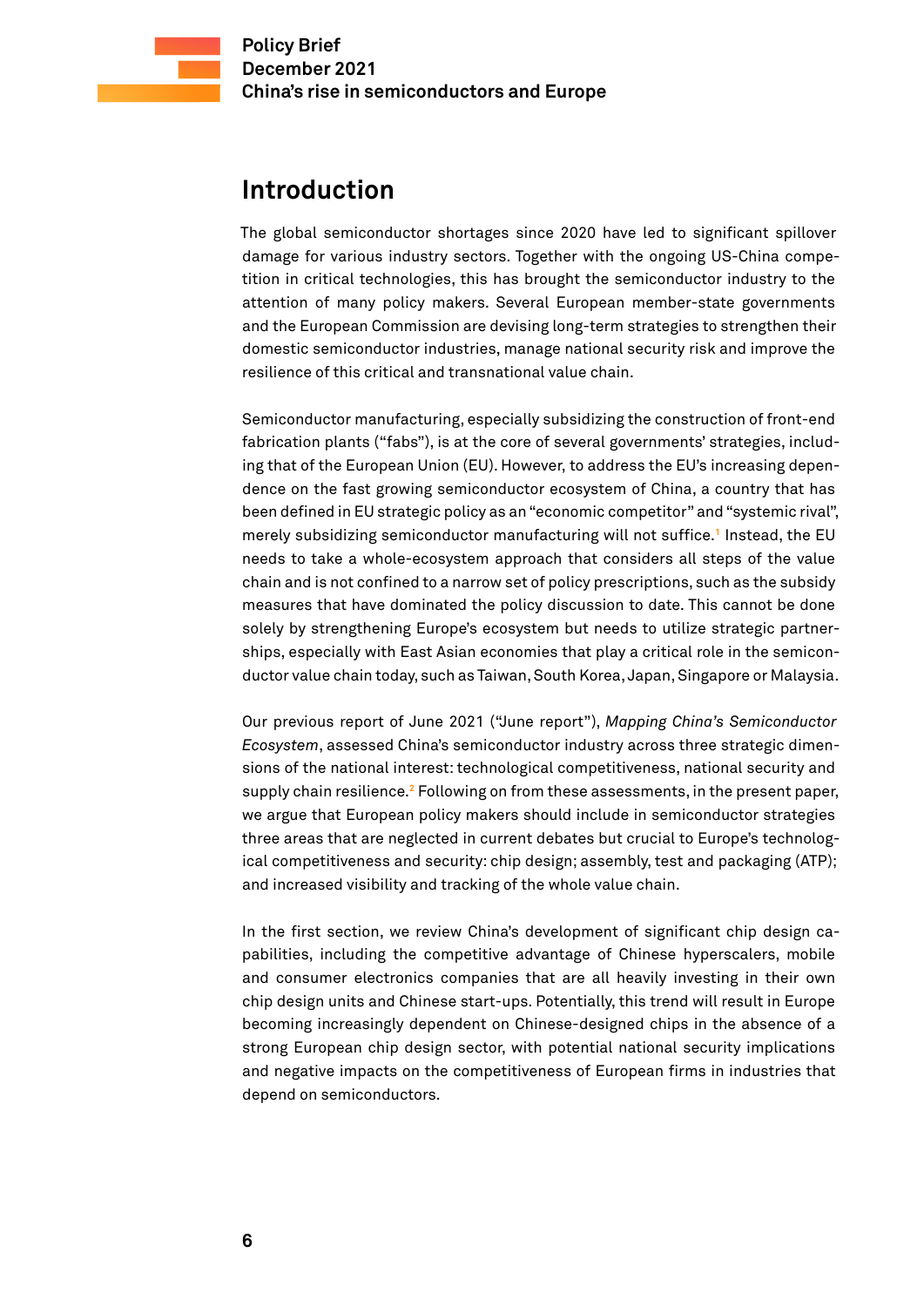In the second section, we assess the link between the value chain's final manufacturing step (ATP) and national security, as this step in the value chain provides the most opportunities for a malicious actor to compromise a chip. The EU depends heavily on ATP capacity within China, as Chinese companies have gained significant market share in this labor-intensive process step. We argue that this dependence has potentially significant national security implications and, furthermore, threatens the EU's long-term technological competitiveness in the semiconductor industry as a whole.

In the third section, we do not focus on a particular step in the value chain but rather on the importance of value chain transparency as the first step in strengthening the resilience of the global semiconductor industry. Europe needs to invest in its own capacity to understand and track this dynamic supply chain, including in cooperation with like-minded partners. A better awareness of developments within the global semiconductor value chain is especially relevant not only in periods of increased geopolitical and trade tensions with China but also in light of natural disasters that are increasing in frequency and severity and will continue to disrupt the semiconductor value chain, in addition to pandemic-related lockdowns, human error and unpredictable surges in market demand.

In each of the three sections, we provide recommendations for European policy makers on how to strengthen the EU's semiconductor ecosystem and thus protect European interests with respect to China's growing prominence in the global semiconductor industry, and the growing international political pressures that stem from US-China competition. We conclude by revisiting the larger geopolitical context and the stakes involved in this most foundational of technologies.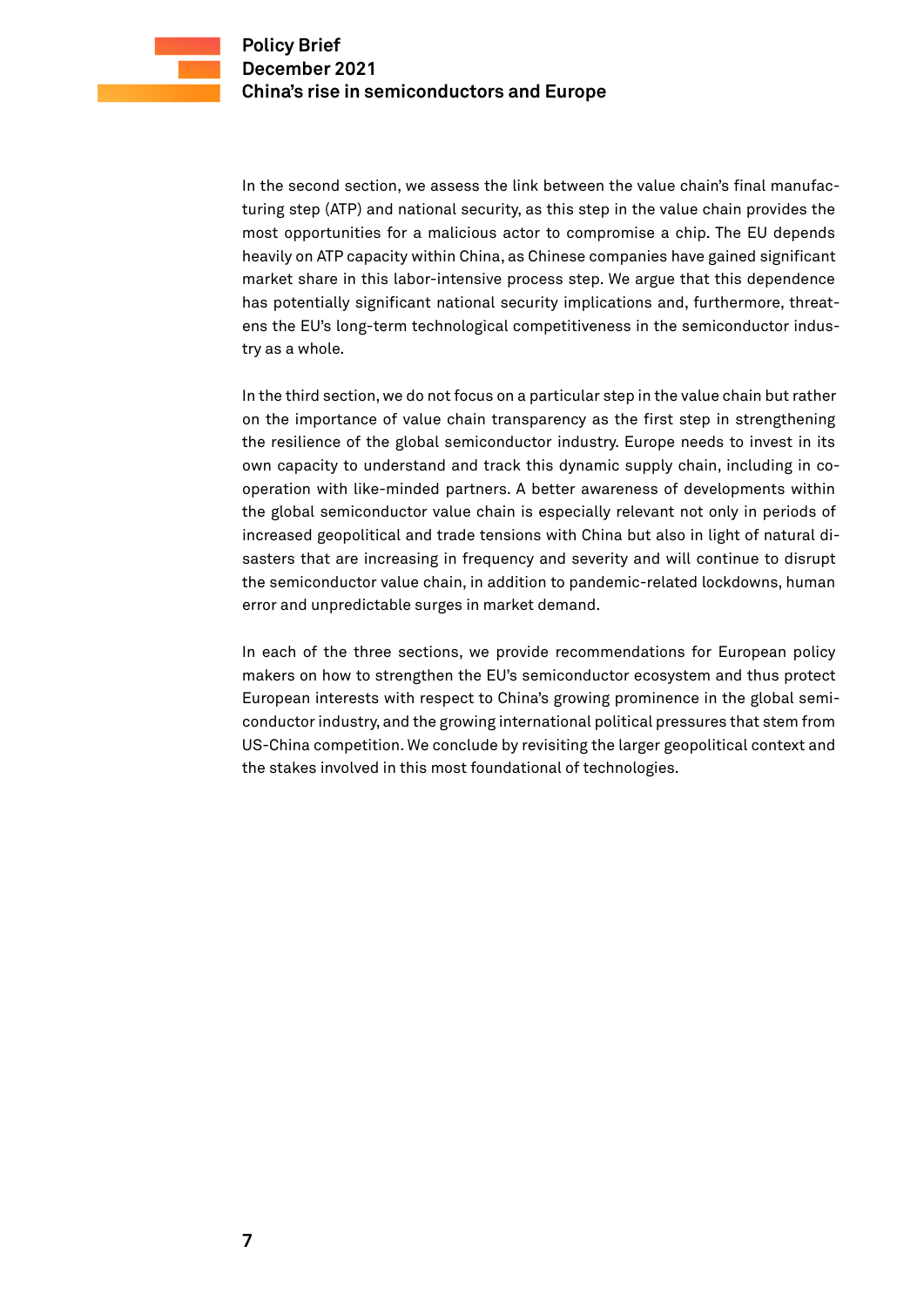# <span id="page-7-0"></span>**1. Chip design: setting the course upstream in the value chain**

Chip design is the step in the semiconductor value chain that involves the highest value added (50%), and therefore, the greatest proportionate revenue capture, compared with wafer fabrication (24%) and assembly, test and packaging (6%). So-called "fabless" chip design companies typically spend more than 25% of their revenue on research and development.<sup>3</sup> Pursuit of performance and efficiency gains has required chip designs to become increasingly specialized and application specific. General-purpose processors are no longer suitable for compute-intensive tasks such as machine learning, network traffic management and many others.<del>'</del> This increases the importance of the chip design step in the semiconductor value chain as a whole. Historically, the US has had the strongest chip design ecosystem, with U.S. chip design companies accounting for 64% of the global market.**<sup>5</sup>** Chip design is talent-intensive and relies on close business relationships with semiconductor fabrication firms that manufacture the chips. In this section, we explore how China's quickly growing and vibrant chip design ecosystem creates potential challenges for Europe's technological competitiveness and national security.

#### **What China is doing**

Although the proportion of revenue that Chinese chip design firms spend on R&D is comparable to their foreign counterparts, Chinese firms' typically small revenues next to global industry leaders like the U.S. chip design giant Nvidia mean much smaller numbers.<sup>6</sup> However, this picture is changing significantly with the entry of cash-rich Chinese hyperscalers (large internet platform-based service providers that diversify into other verticals, such as Baidu, Alibaba and Tencent) in the chip design market and the increasing availability of state-led and private venture investment,**<sup>7</sup>** as reflected in the growing list of cutting-edge chip designs being announced by Chinese firms (Table 1 below).**<sup>8</sup>**

In terms of the general business environment for Chinese chip design firms, they are well positioned to exploit the relatively low barriers to entry and high revenue returns of this production step, given the ready availability of in-house and venture capital, a large and growing domestic talent pool, and the concentration in China of growing industries that require new semiconductor designs.**<sup>9</sup>** In the automotive sector, for instance, according to one estimate, Chinese car brands will offer L1–L3 autonomous driving functions in 75% of their vehicles by 2030.**<sup>10</sup>** This creates a large market for Chinese firms designing specialized processors for cars, examples of which are given at Table 1 below.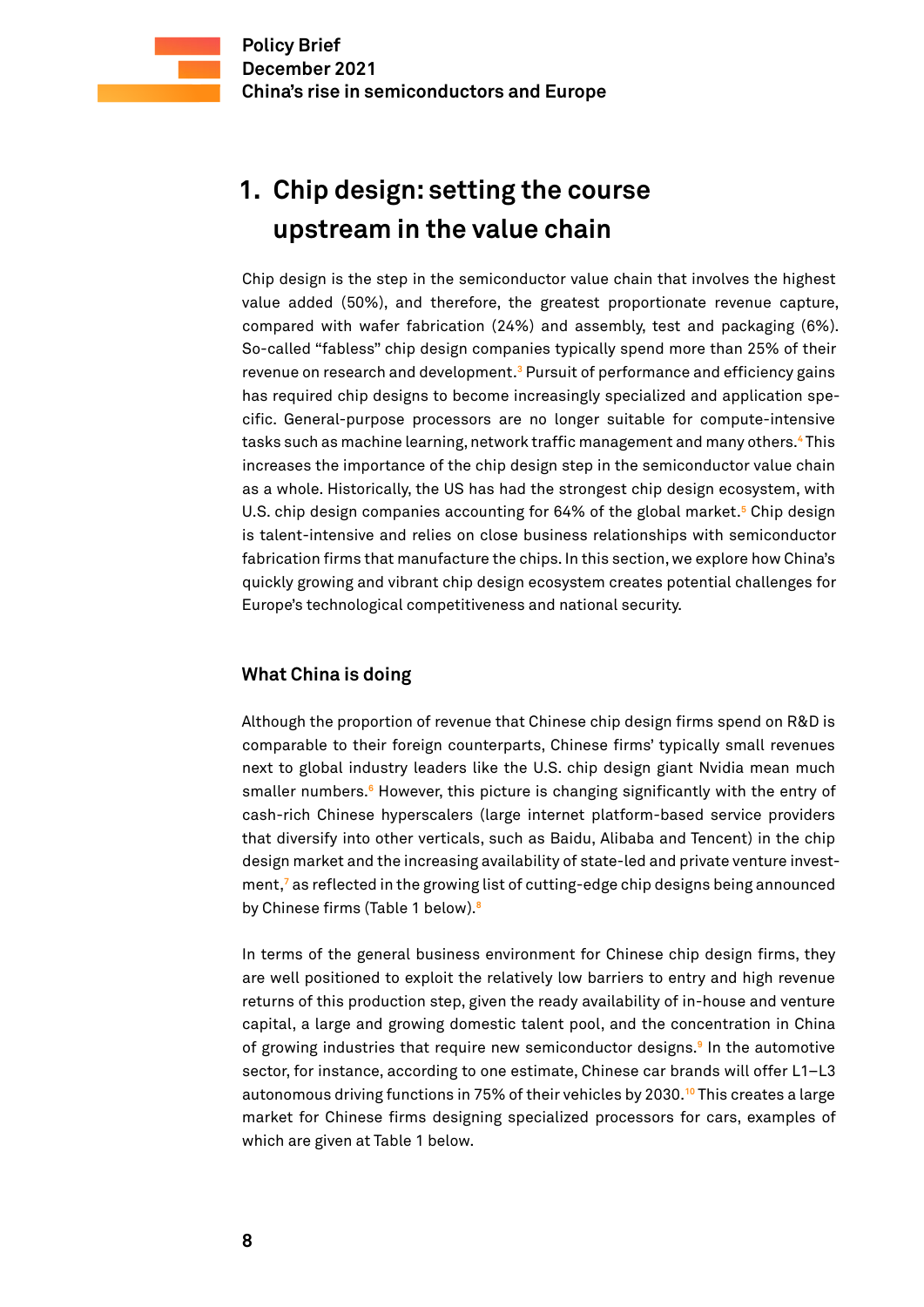Chip design start-ups like Cambricon and Enflame are targeting China's growing market for artificial intelligence (AI) applications. Internet platform giants such as Baidu, Alibaba and Tencent, like their U.S. counterparts Google, Amazon and Facebook, are designing their own chips to optimize delivery of digital services such as cloud computing and to exploit their advantages in accumulated data sets that can support AI training. Even China's large home appliance manufacturers are investing in chip design start-ups and in-house units, aiming to improve their own products and so become more competitive.**<sup>11</sup>** By one estimate, the value of China's chip design market grew 23% from 2019–2020, and will grow 20% over 2021–2026, even allowing for the effects of the global coronavirus pandemic.**<sup>12</sup>**

Most of the Chinese chip design sector's products remain, in performance terms, in the middle to lower end of the global market. However, the resources now invested are resulting in a growing number of high-performance designs that will support Chinese firms' competitiveness across an increasing range of industries, especially within China's domestic markets but also increasingly in international markets. By one estimate, whereas five years ago Huawei was the only Chinese firm designing cutting-edge chips, today "maybe 10 or 12 companies in China… can do designs at 5nm (cutting-edge process nodes) moving to 3nm next year or after that."**<sup>13</sup>** Table 1 below provides a partial list of chip designs announced by Chinese firms during 2021, with associated industry applications.

| Company and chip model      | <b>Function</b>                                     | <b>Industry sectors</b>                                                                |
|-----------------------------|-----------------------------------------------------|----------------------------------------------------------------------------------------|
| Alibaba: Yitian 710         | Network performance                                 | Cloud computing                                                                        |
| Tencent: Zixiao             | Network performance                                 | Cloud computing                                                                        |
| Tencent: Xuanling           | Al-enabled image and natural<br>language processing | Image recognition, voice and<br>translation assistance                                 |
| Tencent: Canghai            | Video format conversion                             | Visual media                                                                           |
| Baidu: Kunlun 2             | Network performance,<br>Al-enabled processing       | Cloud computing, image<br>recognition, voice and translation<br>assistance, automotive |
| Cambricon: Siyuan 290       | Al training and processing<br>acceleration          | (multiple)                                                                             |
| Enflame: CloudBlazer T20    | Al training                                         | (multiple)                                                                             |
| SiEngine: SE1000            | Intelligent connected vehicle<br>services           | Automotive                                                                             |
| Jingjia Micro: JM9          | Graphics processing                                 | Desktop computing                                                                      |
| Horizon Robotics: Journey 5 | Autonomous driving (Edge AI) SoC                    | Automotive                                                                             |

Table 1: Selected chip models and potential industry applications, 2021 announcements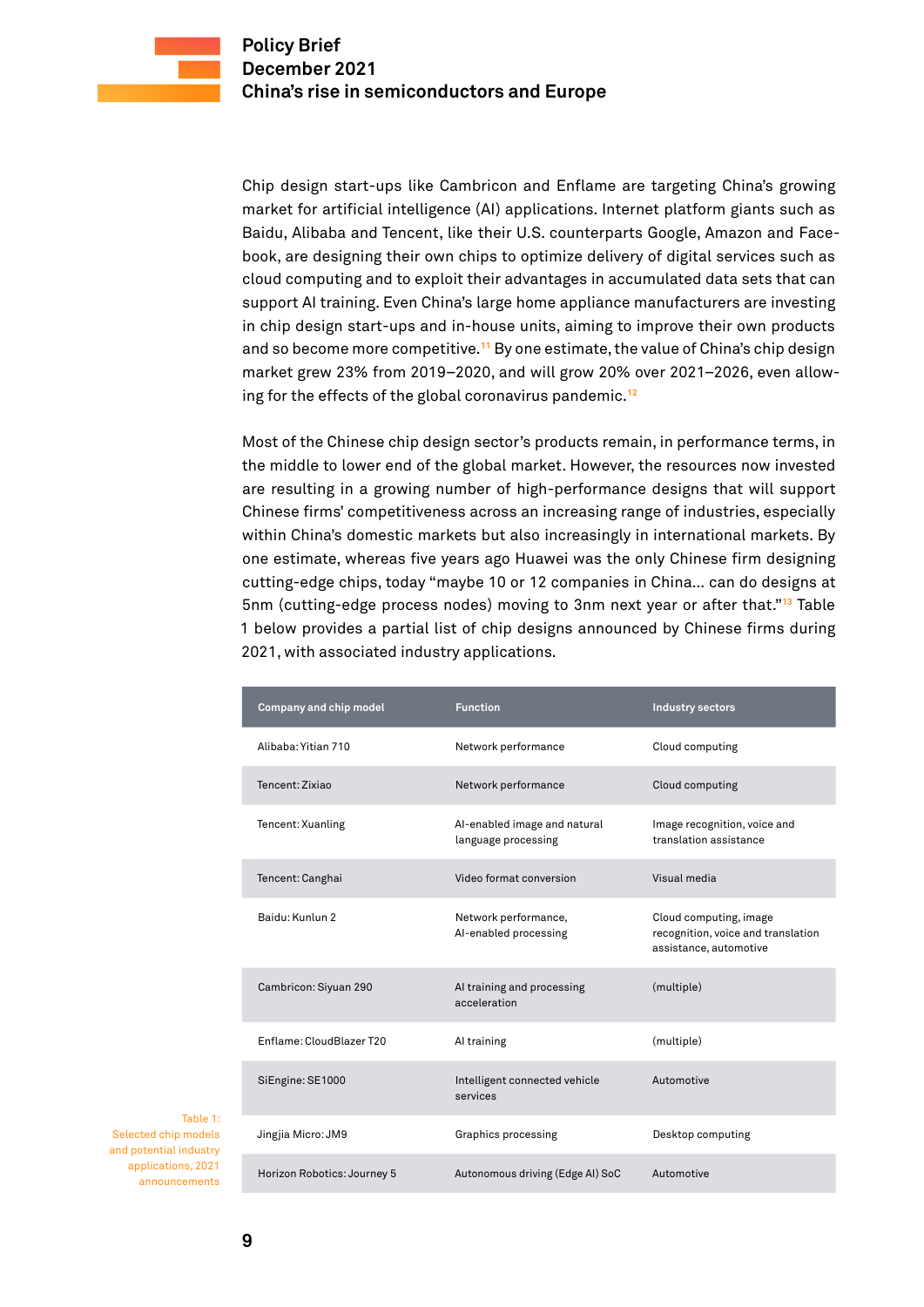U.S. export controls targeting specific Chinese firms have damaged some business lines for these companies and the market share of China's leading chip design house (Huawei's HiSilicon) but have not had an observable negative impact on China's larger chip design ecosystem.**14** They might boost this ecosystem by dispersing the capital and human resources previously amassed by HiSilicon and incentivizing large Chinese companies to invest in domestic firms that are trying to plug the capability gaps Chinese industry suffers from elsewhere along the value chain.**<sup>15</sup>**

Chinese industrial policy expressly aims to use demand generated by China's larger economy to drive the development of Chinese firms' capabilities in chip design and other semiconductor value chain segments.**<sup>16</sup>** As observed in the June report, this is a "two-track approach of targeting mature markets and emerging technologies," aimed at supporting Beijing's goals for strategic emerging sectors and digitalization of China's wider economy.**<sup>17</sup>** The size and growth of China's markets continue to pull in foreign industry leaders, despite rising risk from foreign export and investment controls alongside growing political pressure within China to conform to Chinese national development priorities.**<sup>18</sup>**

For example, in October 2021, the Japanese firm Rohm, a leader in power management semiconductors (a category in which European firms are still competitive), announced a joint venture with a Chinese firm to design and build silicon carbide-based power modules. The partnership targets China's fast-growing electric vehicle sector, with mass production scheduled to start in 2022.**<sup>19</sup>** Silicon carbide is among several compound materials that represent a potential new frontier in advancing semiconductor performance and have been identified by the Chinese and U.S. governments as priorities for strategic technology development.**<sup>20</sup>**

Chinese firms are also focused on employing RISC-V open-source instruction set architecture.**21** This is a non-proprietary body of intellectual property (IP) that provides an alternative "blueprint" for customized chip design to the proprietary architectures owned by the United Kingdom (UK) and U.S. firms ARM, Intel and AMD. RISC-V's development is promoted by a transnational industry association that relocated from the US to Switzerland expressly to avoid U.S. export controls.**<sup>22</sup>** More than half of the RISC-V association's board of directors are connected to Chinese companies and research institutions.**<sup>23</sup>**

Chinese firms and institutions have been developing RISC-V IP (such as processor cores) that can be licensed by other actors as a basis for their own chip designs.**<sup>24</sup>** Chinese actors have also announced RISC-V-based chip designs that meet performance benchmarks at the global technical frontier.**25** Chinese authorities are promoting use of RISC-V through such measures as sponsoring industry consortiums and subsidizing RISC-V based chip development.**26**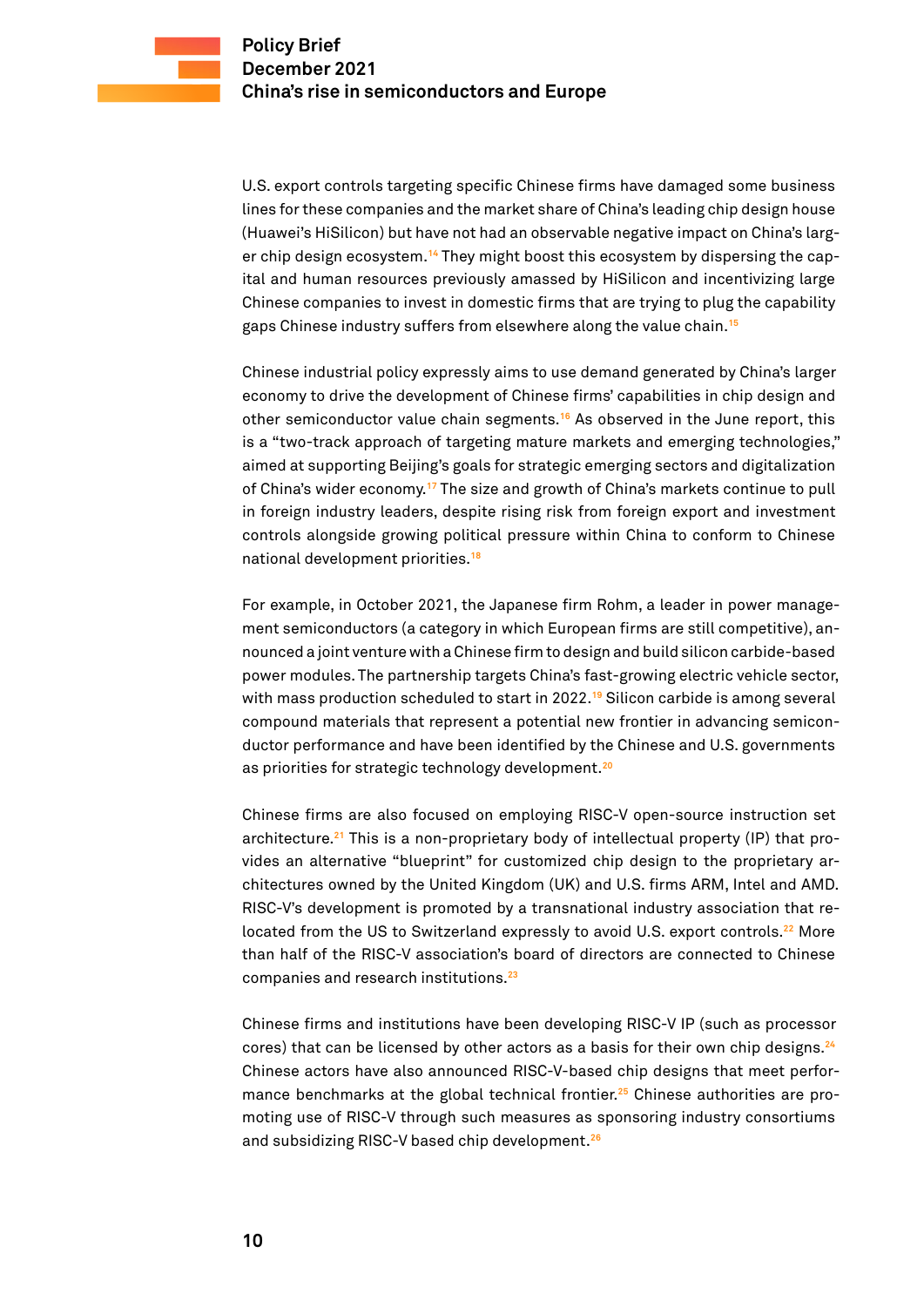<span id="page-10-0"></span>For cutting-edge chips, Chinese fabless companies rely on foreign foundries, such as TSMC in Taiwan and Samsung in South Korea, for contract manufacturing. However, these foundries are facing growing pressure from U.S. political and regulatory actions to cut off their Chinese customers. How effective such pressure will be in restricting the development and market expansion of Chinese chip design firms depends on whether the U.S. government adopts wider reaching measures.**<sup>27</sup>** At present, fabrication firms like Taiwan's TSMC and South Korea's Samsung (the only two entities worldwide that are capable of manufacturing the most recent generations of semiconductors) have retained Chinese customers that are not individually subject to U.S. export controls.

#### **How this affects Europe's competitiveness and security**

The growing and relatively advanced Chinese chip design capabilities described above have potentially far-reaching implications for Europe's technological competitiveness and member states' national security. China's chip design ecosystem will continue to grow much faster than Europe's**28** because of China's vibrant chip startup scene and its vertically integrated companies, such as hyperscalers, mobile and Internet of Things (IoT) companies all heavily investing in in-house chip design units.

**Technological competitiveness:** It will potentially be harder for European semiconductor companies to compete with internal chip design units of vertically integrated companies in the Chinese market. The domain expertise of a vertically integrated company is utilized during chip design to gain a competitive advantage.**<sup>29</sup>** Chinese hyperscalers (Alibaba, Tencent), smartphone companies (Huawei; BBK Electronics, the conglomerate behind OnePlus, Oppo, Vivo and Realme) and consumer electronics companies (Xiaomi) can utilize their domain expertise to develop highly specialized, high-performing and efficient chips, making it potentially harder for companies without such chip design capabilities to compete. Additionally, Chinese firms might favor domestic chip design solutions over foreign ones, as Chinese firms can work more efficiently with local firms in product co-design and manufacturing because there is less risk of interruption by foreign export controls. The rising "computerization" of a growing range of industries is allowing Chinese firms with access to chip design capabilities to expand horizontally into new sectors, such as automotive. Other factors being equal, these Chinese firms will increasingly be able to outcompete foreign rivals that lack access to a comparable chip design ecosystem.

**National security:** Increasingly sophisticated chip design capabilities within China do not impact only Europe's technological competitiveness. Those capabilities are utilized by the Chinese military for supercomputers simulating missile trajectories, as one example.**30** Chinese industry's development of chip design capabilities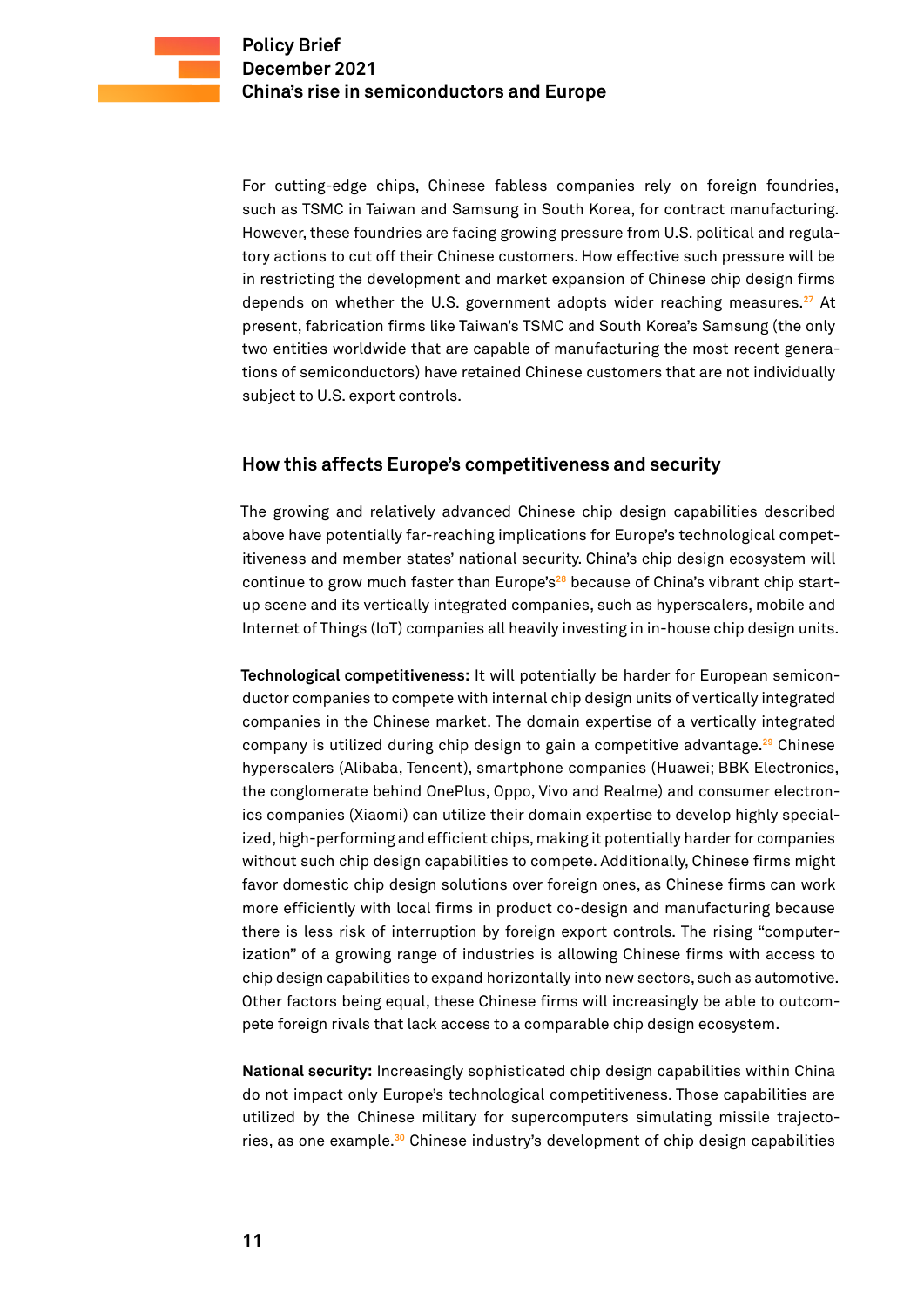<span id="page-11-0"></span>has direct military utility, because this gives China's military access to potentially more powerful and efficient chips, which is of concern to the U.S. government and requires consideration by the EU and member states in defense planning.**<sup>31</sup>** Leading Chinese firms such as Alibaba and Baidu are partnered with Chinese state-owned conglomerates to provide big data analysis, cloud computing, spatial navigation and other chip design-driven capabilities for military purposes.**<sup>32</sup>**

#### **What Europe should do**

Except for Europe's incumbent semiconductor companies such as Infineon, NXP and STMicroelectronics and telecommunication vendors Ericsson and Nokia, Europe's chip design ecosystem is lacking. European car manufacturers were slow to invest in their own chip design capabilities,**33** and the EU lacks large consumer electronics and mobile technology companies with the resources and incentives to develop such capabilities, or that can provide the market demand for other companies to them. For these reasons, Europe needs to invest substantially in its chip design start-ups to grow an ecosystem long-term.

- **• Provide more, quicker and less bureaucratic funding to chip start-ups** by expanding the *European Innovation Council's* (EIC) Accelerator with a semiconductor-specific stream in the work program; by evaluating and then streamlining the bureaucratic process for and general design of *Important Projects of Common European Interest (IPCEI)* to make them quicker and more accessible to smalland medium-sized enterprises (SMEs); by making funding under the *Key Digital Technologies (KDT)* Partnership**<sup>34</sup>** more accessible for start-ups and SMEs (in KDT Partnership's predecessor the *European Components and Systems for European Leadership (ECSEL) Joint Undertaking*, less than a quarter of the participating companies were SMEs**<sup>35</sup>**); by i*ncentivizing spin-offs from research and technology organizations (RTOs) and universities* through more favorable license costs (RTOs have an economic incentive to receive high license fees, but these high spin-off costs make the start-up less attractive for investors).
- **• Invest in chip design infrastructure and lower barriers to entry**. Chip design is always based on a specific manufacturing process, making it significantly more complex and expensive than traditional software development. That is why startups often depend on universities and RTOs for significantly lower license fees for chip design software and access to fabs (e.g., through EUROPRACTICE**<sup>36</sup>** and ASCENT+**37**). Lowering entry barriers to chip design should be a key policy goal.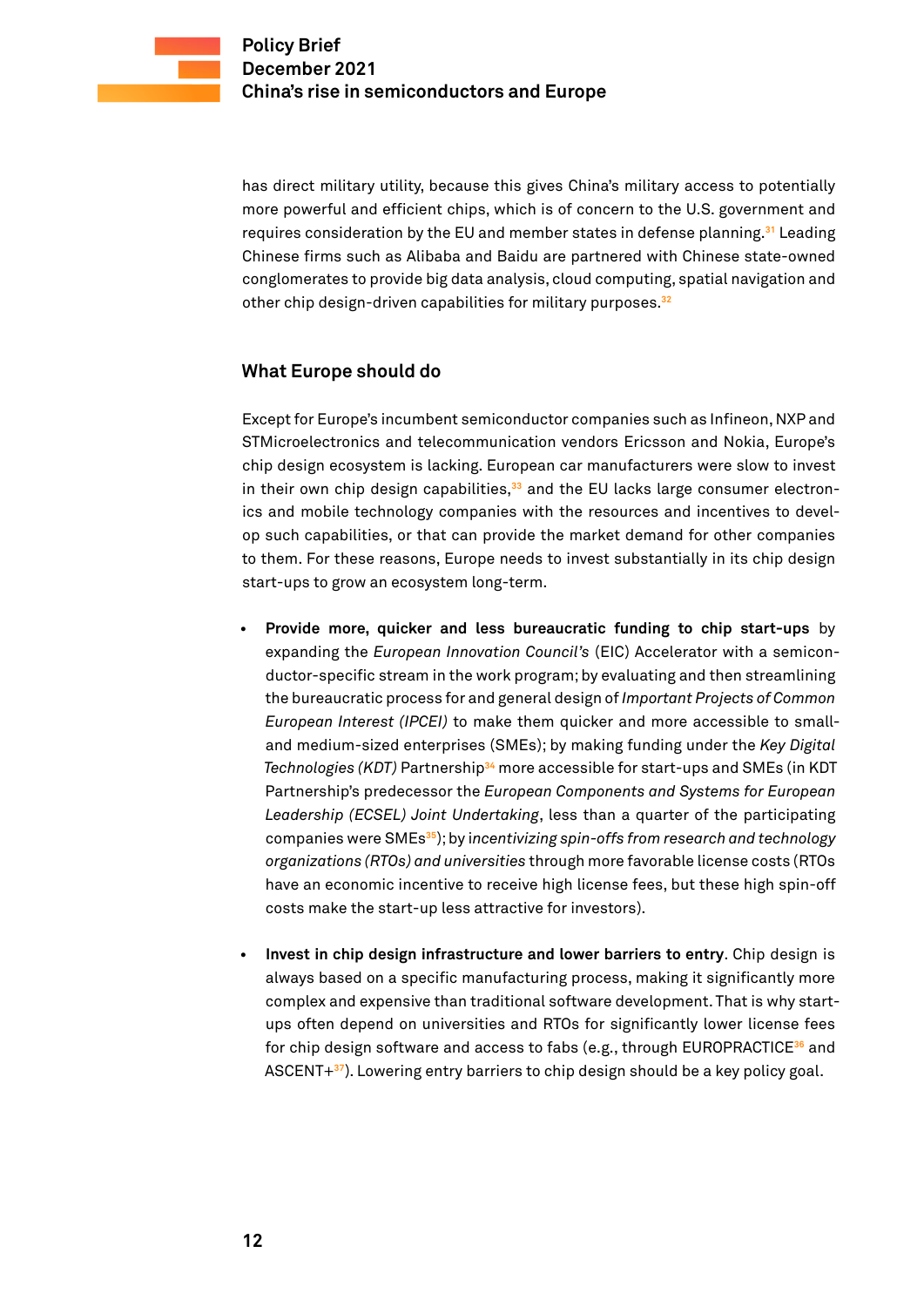**• Invest in open-source architectures, such as RISC-V**. The RISC-V ecosystem is gaining a lot of momentum because of its openness, its viability for many different applications and sectors (from automotive to AI, IoT and high-performance computing) and the looming acquisition of ARM by Nvidia (which, from the viewpoint of most other chip design firms, threatens to transfer ownership of the underlying IP to a competitor). Some of Europe's semiconductor companies and RTOs,**38** industry associations**39** and member states' research ministries**40** recognize this window of opportunity for Europe to position itself as a frontrunner in this new ecosystem. The RISC-V ecosystem is still in its infancy when compared to ARM's rich IP ecosystem, but European semiconductor companies and RTOs are actively developing RISC-V chips and IP. To strengthen Europe's presence in this field and become a frontrunner, especially in relation to China, more coordination and long-term investment are necessary. This includes **dedicated research funding through Horizon Europe, industry alliances** that focus on developing RISC-V for specific verticals (such as automotive and industrial IoT) and more **coordination on the European level**. A continuous mapping of the RISC-V IP landscape in collaboration with industry, similar to the European Commission's *Rolling Plan for ICT Standardization*, **41** could provide a gap analysis and better coordinate different industry and research efforts.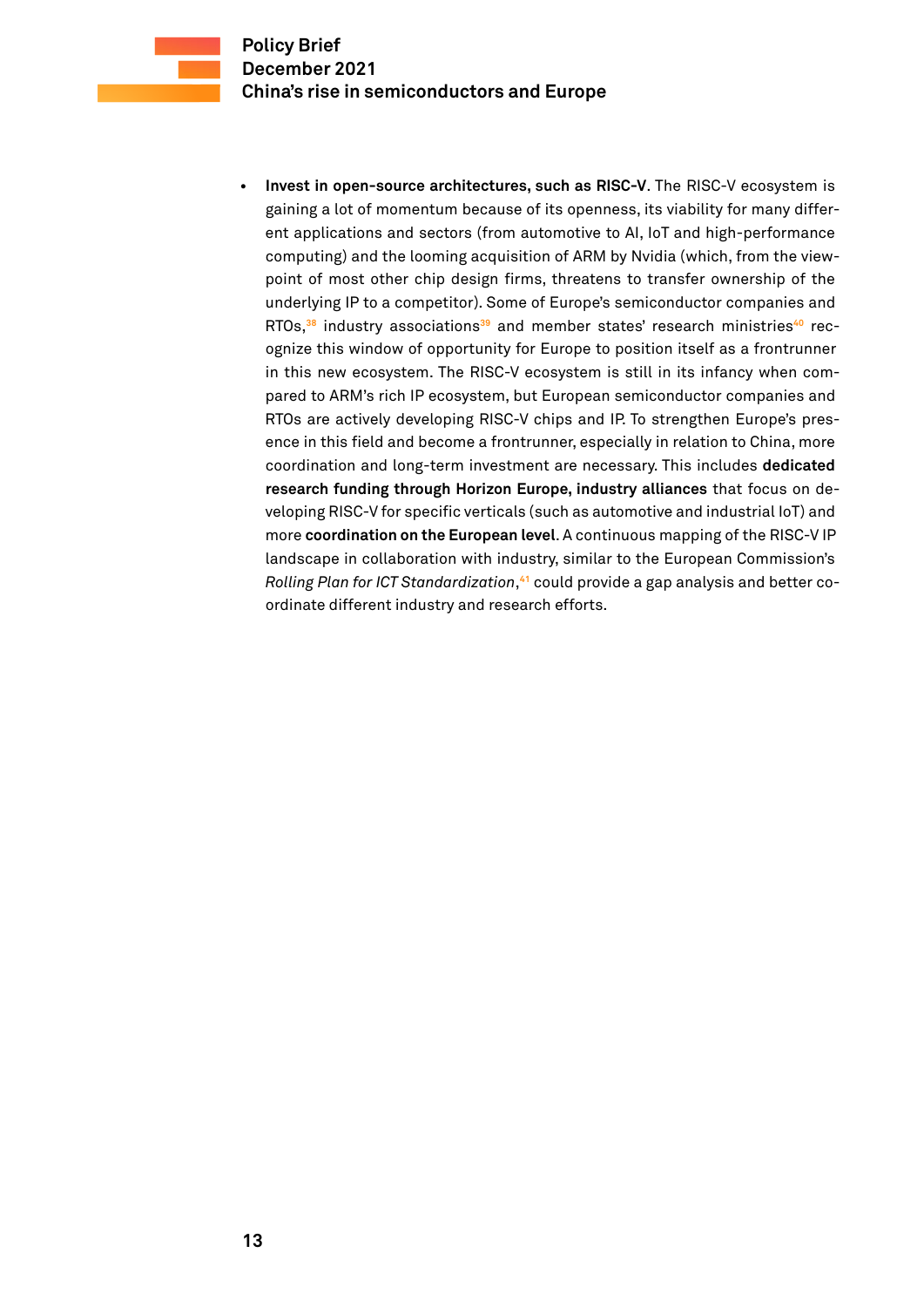# <span id="page-13-0"></span>**2. Back-end manufacturing: a neglected process step with high potential**

Historically, back-end manufacturing (assembly, test and packaging) was a laborintensive value chain step that involved limited innovation, small value added and low profit margins. Accordingly, ATP was predominantly outsourced to Asian countries such as Taiwan, China and Malaysia (thus, the alternative acronym OSAT, "outsourced semiconductor assembly and test"). In the past, packaging simply meant that after the wafer was fabricated (front-end manufacturing), the individual chips were cut out of the wafer, tested and encapsulated so they could be soldered into smartphones, cars or any other device. However, because of the exploding costs of progressing cutting-edge wafer fabrication to continually increase performance, companies started investing in innovating new packaging processes, such as heterogeneous integration and 3D stacking. Over the past several years, it has become clear that these "advanced packaging" approaches play a crucial role in ensuring energy efficiency and chip performance. With the increased level of innovation in advanced packaging approaches comes a potential increase in value added and profit margins for this step in the value chain. In this section, we provide an overview of China's role in back-end manufacturing processes and why Europe should invest in its own packaging capabilities.

#### **What China is doing**

ATP is the one production step in the semiconductor value chain where Chinese firms hold a globally significant market share (Figure 1 below).**<sup>42</sup>** More than 60% of global ATP capacity is located in Taiwan and China, including Western companies' back-end fabs located in these jurisdictions.**<sup>43</sup>** In 2019, China was the biggest (25%) market worldwide for semiconductor packaging materials.**<sup>44</sup>**



Figure 1: Market share of world's 10 largest OSAT firms, 2020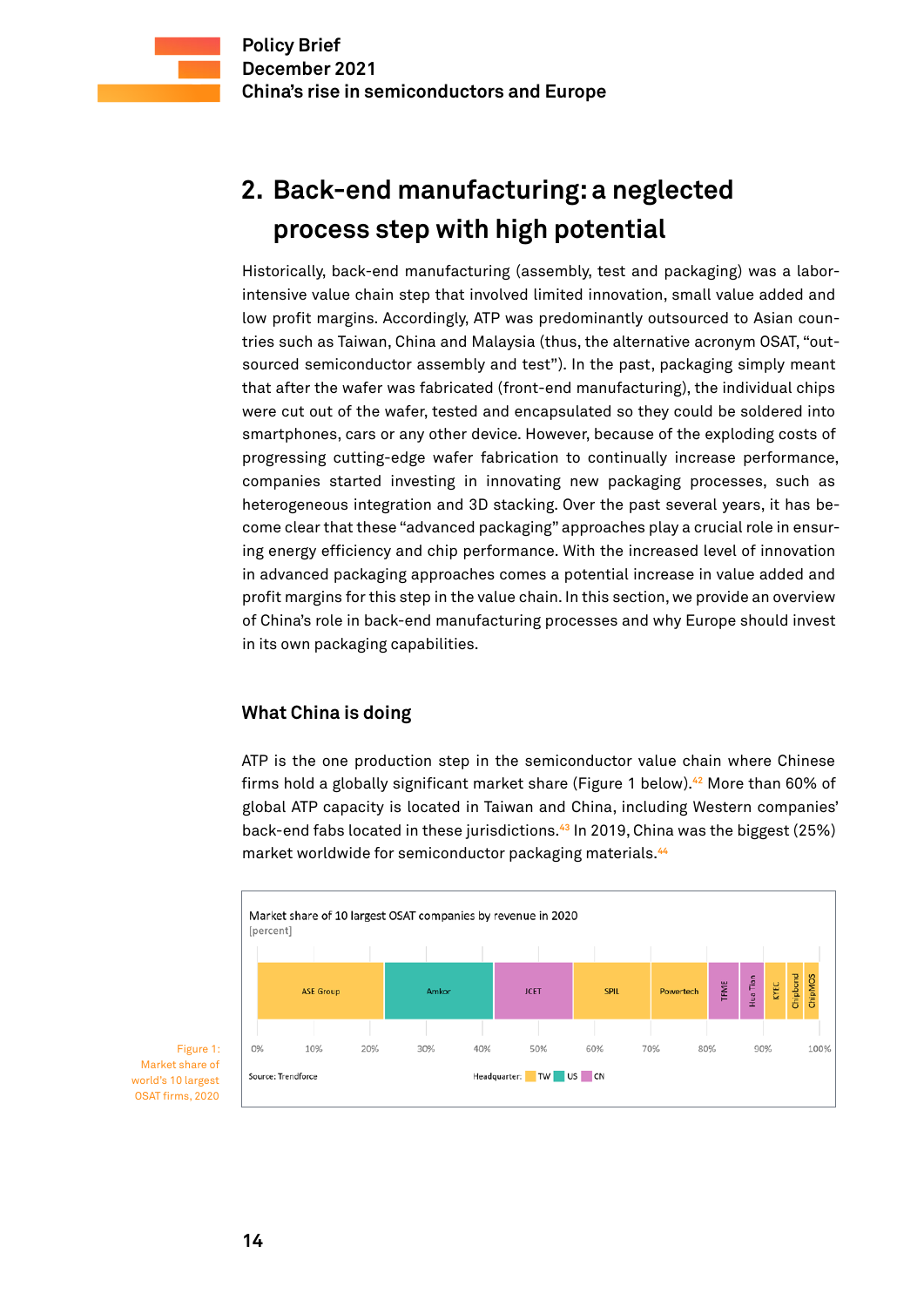"Advanced" packaging techniques still account for a minority share of revenue for Chinese OSAT leaders, estimated at around 20% in 2019.**<sup>45</sup>** However, these firms are conducting significant R&D activity in advanced techniques and beginning to deploy them in business operations.**<sup>46</sup>** JCET, for example, now the third largest packaging firm globally by sales, employs advanced techniques such as 2.5D and 3D (heterogeneous) packaging.**<sup>47</sup>** These techniques are being utilized by Chinese chip design firms in delivering cutting-edge products, showing synergies between technical progress in different production steps within China.**<sup>48</sup>** The three largest Chinese OSAT firms (Figure 1 above) are all reportedly planning secondary public offerings to raise capital to invest in capacity expansion and advanced packaging techniques.**<sup>49</sup>**

Chinese OSAT companies will also benefit from local concentration of the printed circuit board (PCB) industry, which is increasingly closely related to the semiconductor value chain's back-end, as performance demands in consumer electronics drive PCB vendors to pursue miniaturization.**<sup>50</sup>** The global PCB supply chain is now concentrated in China, and Chinese suppliers are growing their market share.**<sup>51</sup>** In 2019, China accounted for more than half the global market for chemicals used in PCB production and was the fastest-growing market followed by Taiwan and South Korea.**<sup>52</sup>** Taiwanese PCB industry leaders are expanding operations in mainland China, in tandem with local growth in manufacturing of consumer electronics, self-driving cars, network equipment and other products.**<sup>53</sup>**

The PCB industry is central to security concerns surrounding the potential for the semiconductor value chain's back-end to be exploited for espionage. In 2018 and 2021, Bloomberg reported that an additional chip had been installed on server motherboards manufactured in China and was found to be transmitting data to China from networks in U.S. companies and government agencies.**54** Although the accuracy of both reports was denied by the U.S. firms involved and widely criticized by experts, the reports highlight the potential implications for corporate and national security of outsourcing to and relying on Chinese ATP capacity.**<sup>55</sup>** The PCB industry's strategic importance was noted in the Biden administration's 2021 semiconductor supply chain review.**<sup>56</sup>**

Advanced packaging is being promoted by Chinese industry experts and probably receiving attention at senior levels of China's political leadership as an alternative to the increasing technical difficulty of shrinking fabrication nodes that is implied by Moore's Law.**57** Such "node shrinkage" is a critical bottleneck for China's semiconductor industry, and advanced packaging is being pursued as an alternative pathway for improving performance, for example, at China's leading foundry SMIC.**58** U.S. export controls against SMIC, and SMIC's inability to acquire certain advanced machinery from Dutch equipment maker ASML, has increased the urgency for Chinese industry to develop such alternative technical pathways, simply to keep pace with global technological progress and mitigate risk from foreign measures aimed at decoupling from China's economy and supply chains.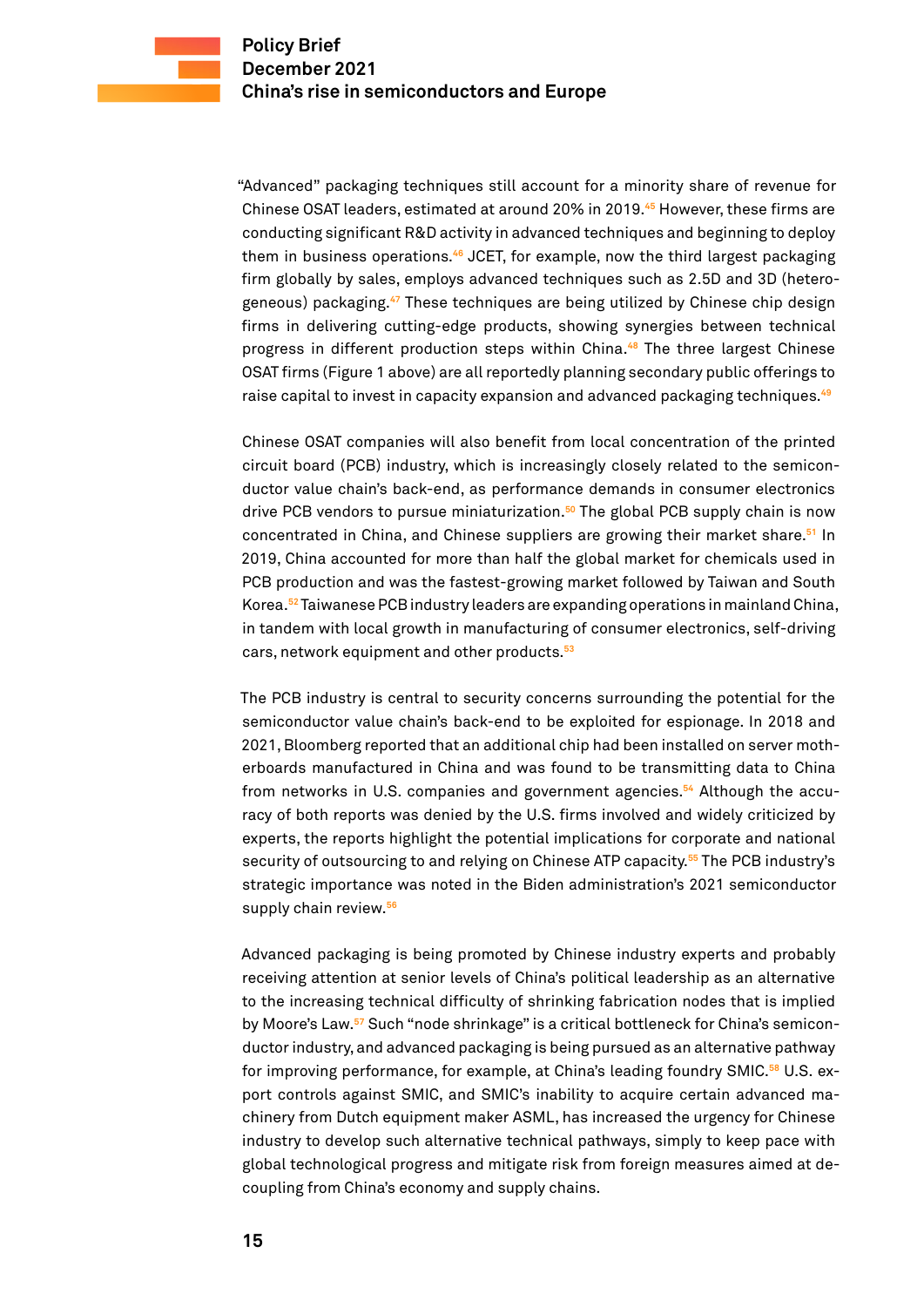#### <span id="page-15-0"></span>**How this affects Europe's competitiveness and security**

As of 2019, Europe had less than 5% of the global ATP capacity and, like the rest of the world, heavily depends on back-end manufacturing in China.**<sup>59</sup>** This comes with potential national security and technological competitiveness risks for Europe.

**National security:** Compared to the two previous process steps, chip design and wafer fabrication, packaging processes provide a resource-efficient (skills, cost, time) attack vector to compromise a chip to implement a "kill switch" or hardware backdoor.**<sup>60</sup>** Although such hacking of a computer on the chip level with a hardware backdoor is significantly more resource-intensive than utilizing software exploits, the advantage of hardware backdoors is their persistence and that they are significantly harder to detect. As government agencies and the military will unavoidably rely to some extent on commercial semiconductor manufacturing, and thus untrusted sources, ensuring supply chain security and trustworthiness of fabs (front-end and back-end) becomes a challenge. One strategy is "Split Manufacturing": relying on untrusted foundries for wafer fabrication but using trusted back-end fabs for assembly, test and packaging.**<sup>61</sup>** This also means that expanding Europe's wafer fabrication does not alleviate the national security threat if those wafers are then shipped to China for assembly, test and packaging.

**Technological competitiveness**: Advanced packaging processes play a critical role in increasing the performance and energy efficiency of future chips. Chinese companies are not yet at the forefront of advanced packaging technology, but they are investing in this area, and the Chinese ATP ecosystem has high potential for upgrading. Senior-level Chinese authorities are likely focused on advanced packaging as a strategic priority: for example, senior Chinese economic planners were briefed in mid-2021 on "potential disruptive technologies" for advancing semiconductor performance in the "post-Moore era."**62** If competitive advantage in future chip manufacturing is increasingly linked to advanced packaging techniques such as heterogeneous integration, European manufacturing will also need to compete (and thus invest) in these areas.

#### **What Europe should do**

European RTOs such as imec in Belgium, CEA-Leti in France and Fraunhofer in Germany have extensive expertise in advanced packaging and well-established research ties with industry. Similarly, European manufacturing equipment vendors such as ASM International, Aixtron, BESI and AT&S have leading positions in the ATP equipment market. What is lacking is actual packaging capacity, which has been almost entirely outsourced to East and South Asian economies.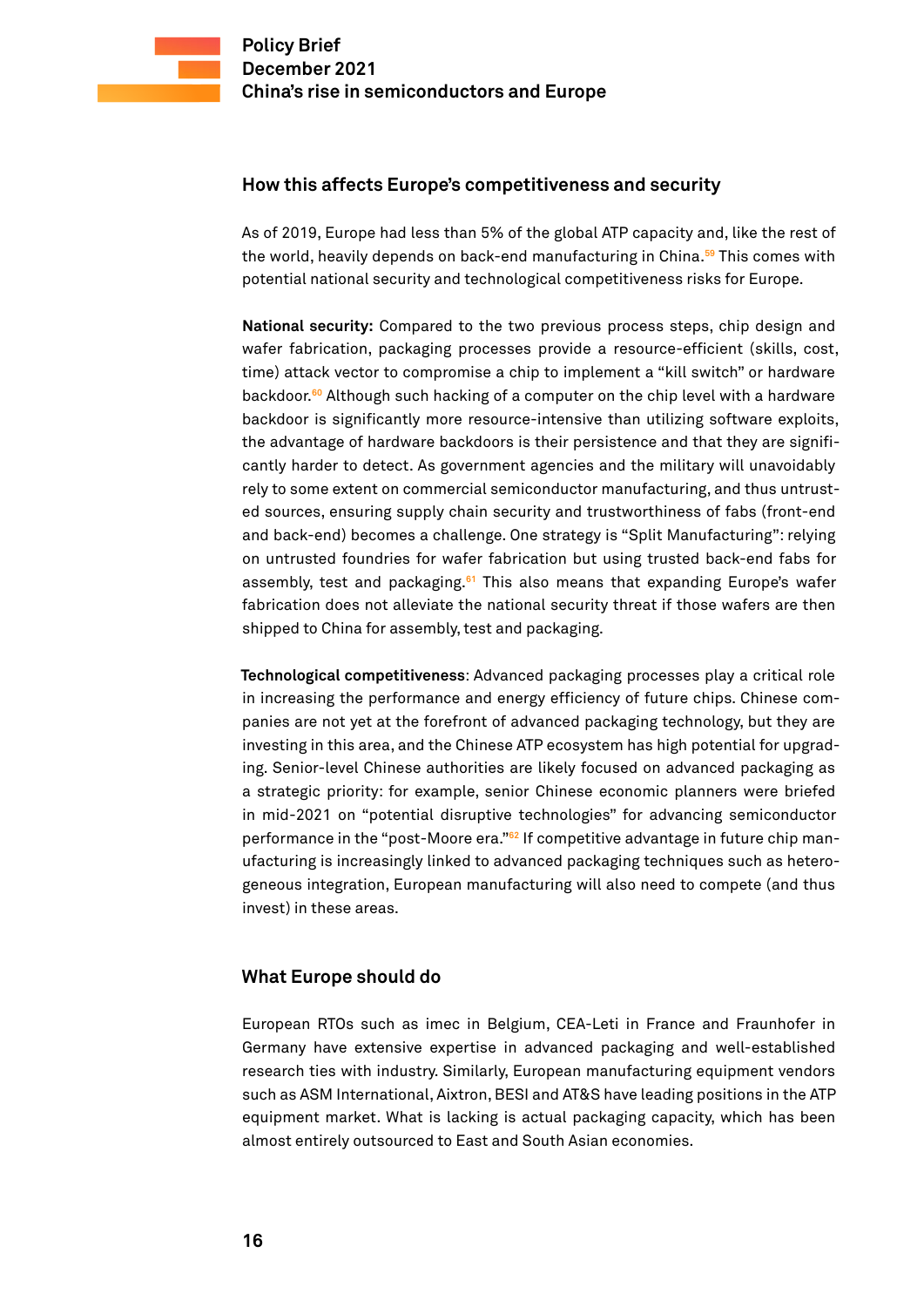- **• Use IPCEI and the proposed Semiconductor Fund to invest in packaging capacity in Europe.** Although European policy makers have focused a lot on subsidizing front-end fabs, as articulated in the *Joint Declaration on Processors and Semiconductor Technologies***<sup>63</sup>** in December 2020 and the *2030 Digital Compass***<sup>64</sup>** in March 2021, future subsidies and industrial policy measures should also target back-end manufacturing. The relevance of ATP capacity in Europe has been recognized in the soon-to-be-established (at the time of writing) *European Alliance on Processors and Semiconductor Technologies*. **65**
- **• Diversify ATP capacity geographically through international partnerships.** Europe will continue to rely substantially on back-end manufacturing in Taiwan and China due to lower labor costs and economies of scale. However, other countries, such as Malaysia and Singapore, are already important ATP regions. Infineon, NXP and STMicroelectronics have substantial back-end manufacturing in Malaysia. This provides an opportunity for Europe to strengthen these partnerships through strategic investments and research collaborations to diversify back-end manufacturing geographically and strengthen the resilience of the back-end manufacturing value chain. At the same time, European policy makers must be aware of local conditions with potential security implications, for example, the Malaysian government's institutionalized collaboration with Huawei on cybersecurity issues.**66**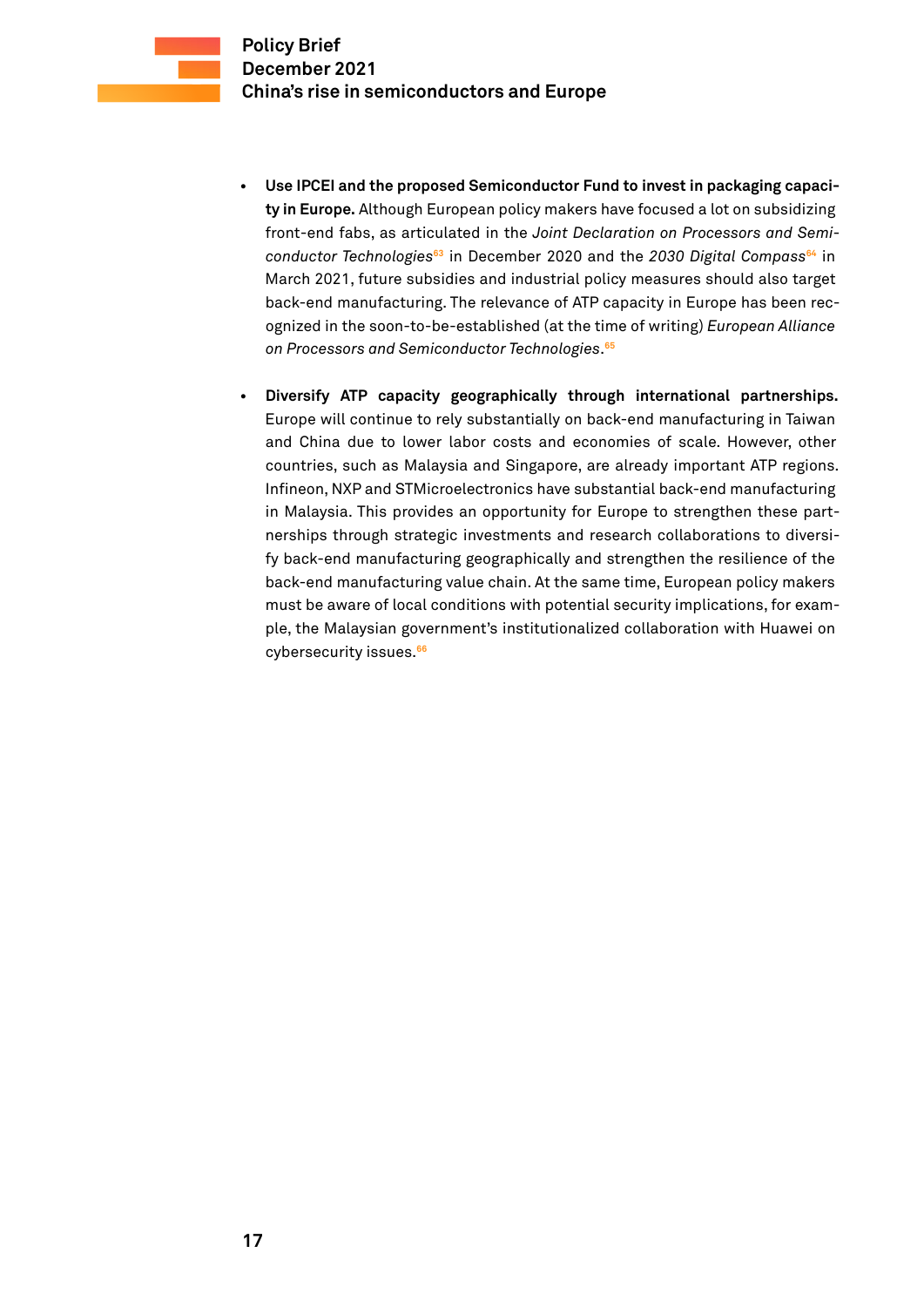# <span id="page-17-0"></span>**3. Value chain resilience: visibility through multilateral partnerships**

The global chip shortages that started in 2020 put into question the health and resilience of the semiconductor value chain at the transnational level. With high levels of division of labor between countries, long manufacturing cycle times and economic pressure to run fabs close to full capacity, semiconductor manufacturing is susceptible to external shocks and does not cope well with demand surges.**<sup>67</sup>** The severe spillover damage to other sectors led to a flurry of attention from policy makers in Brussels, Washington DC, Tokyo, Seoul, Taipei and many other capitals. From task forces to consultation processes and information requests, governments are trying to figure out what roles they can play to strengthen the resilience of this vital supply chain. Furthermore, some measures that would meaningfully increase the resilience of semiconductor manufacturing might conflict with measures that would promote technological competitiveness or national security vis-à-vis China. In this section, we provide an overview of what China is doing to better map, understand and manage this value chain and why Europe needs to invest in its own analytical capabilities for assessment and management.

#### **What China is doing**

Chinese official policies for the semiconductor sector, including the reported priorities of China's national-level strategic investment fund for this industry, stress the importance of a whole-value-chain approach.**<sup>68</sup>** Tangible support measures such as tax incentives and loan facilitation are targeted at multiple production steps (chip design, manufacturing equipment, front-end fabrication and others), reflecting a focus on boosting the capabilities and hence resilience of the whole value chain in China.**<sup>69</sup>** Conversely, the impact of the semiconductor sector on other industries is watched by Chinese authorities, as reflected in the action taken by China's national market regulator described below.

The extent of visibility that Chinese authorities have of activity in China's semiconductor industry is unclear. However, China has set up senior-level national bureaucratic steering groups to guide the development of this sector and strategic investment funds at national and provincial levels that deal exclusively with the semiconductor sector and have links to government agencies.**<sup>70</sup>** This suggests that Chinese authorities have institutional channels through which to monitor and receive detailed information across China's semiconductor industry, and through which to compel provision of information or other cooperative action from companies when this is seen to be necessary.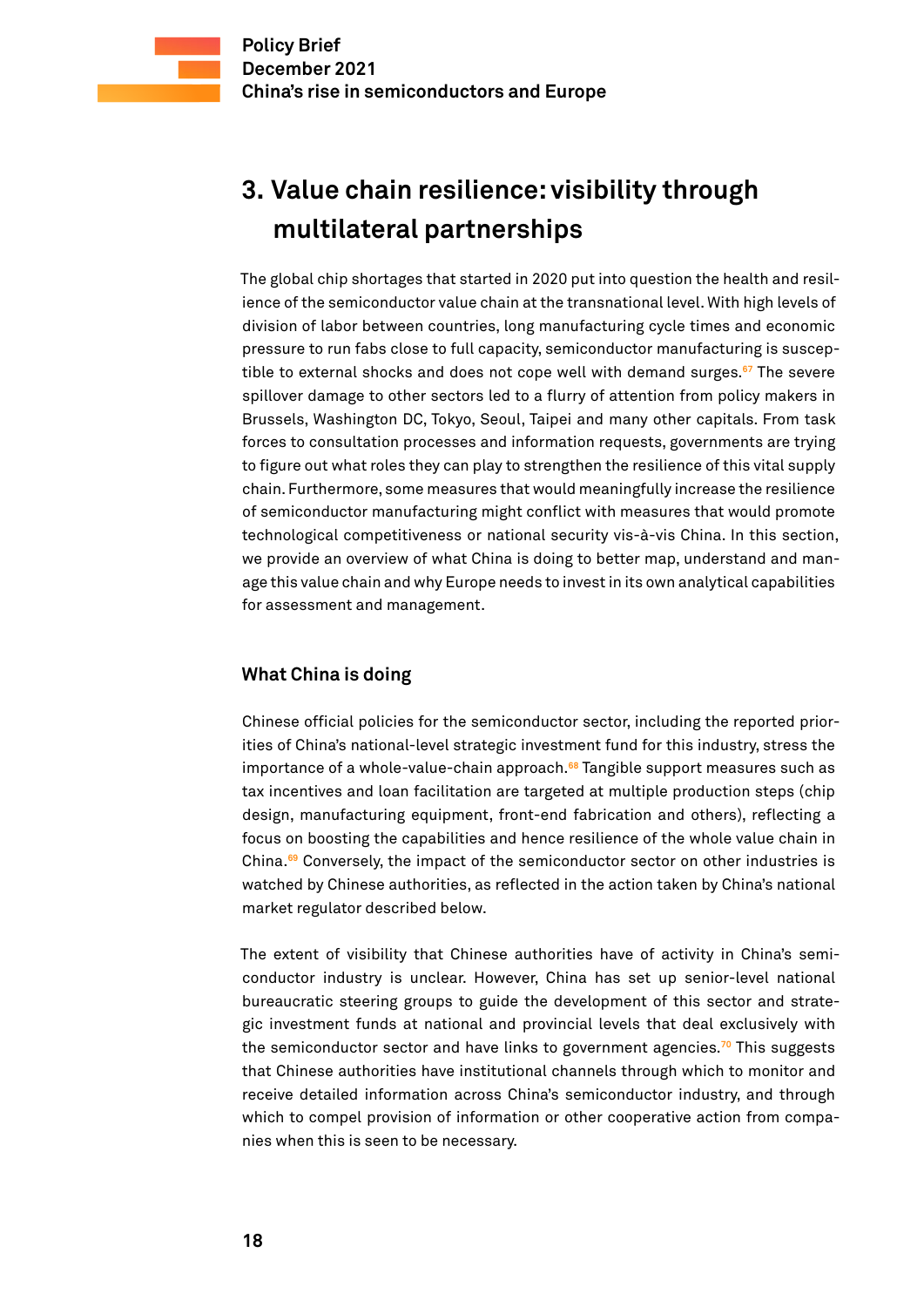China's wider legal and institutional framework provides authorities with tools for increasing their visibility of industry activity and compelling cooperation from private entities, including foreign actors. For example, China's 2021 Data Security Law allows authorities to obtain data "as necessary to safeguard national security," in accordance with relevant regulations. China's counter-sanctions law provides for extraterritorial jurisdiction and reciprocal punitive measures against foreign entities regarding actions that injure Chinese interests (whether public or private), including compliance with foreign government measures that are perceived to discriminate against Chinese entities.**<sup>71</sup>**

Visibility of the value chain supports Chinese authorities' proactive stance toward supply constraints in the global semiconductor sector and its effects on other industries in China. For example, in August 2021, China's market regulator established special teams to investigate price-gouging behavior in the market for automotive semiconductors, responding to price monitoring and reporting clues.**72** The investigation results were publicized, and fines up to 1 million RMB (370,000 EUR) were issued to offending firms.**73** Chinese fabrication firms were also reportedly instructed to prioritize domestic customers over foreign ones during the nationwide power supply constraints imposed by Chinese authorities in late 2021, with potential negative implications for transnational supply chain resilience.**<sup>74</sup>**

Sub-national governments in China are involving themselves intimately in the management of the semiconductor industry: for example, by working with enterprises to identify key suppliers, factor bottlenecks, information deficiencies and other development constraints.**<sup>75</sup>** Such "supply chain mapping" goes with the promotion of enterprise partnerships along the whole length of the value chain (including in some cases, the appointment of individual firms to lead the implementation of guidance from the authorities) and the development of "integrated innovation ecologies uniting industry, academia and research."**<sup>76</sup>** The goal is technological upgrading and achieving breakthroughs in key bottlenecks for local industry.

How much such involvement by government authorities helps rather than hinders business activity, and how much is coordinated between jurisdictions around China, is unclear. However, it suggests that Chinese authorities will have an increasingly comprehensive understanding of the local semiconductor industry within their jurisdiction and how it will be impacted by specific developments, such as imposition of export controls by foreign governments or business activity by foreign firms.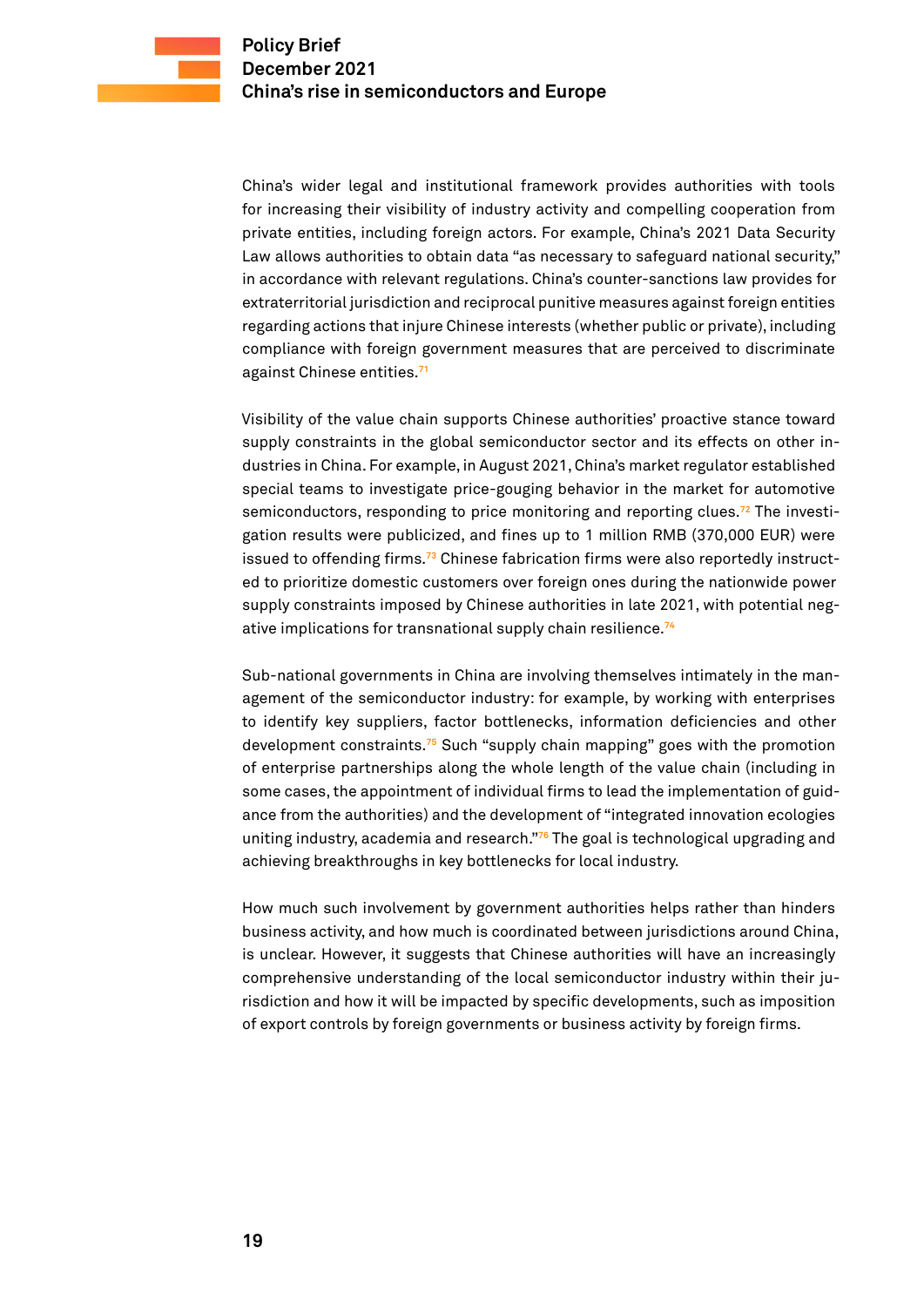#### <span id="page-19-0"></span>**How this affects Europe's competitiveness and security**

As we argued in the June report, the transnational nature of the semiconductor value chain means that its overall resilience depends on the existing international division of labor. Interdependencies with China are not just an existing fact but can also support transnational resilience by adding global industry capacity, as described below.

However, policy makers must also recognize that there are different types of interdependencies, and that some (especially in the most strategically important technologies) are not in Europe's long-term interests.**<sup>77</sup>** The challenge is to find a balance between mitigating negative consequences from growing dependence in some fields on China's semiconductor ecosystem and simultaneously strengthening the resilience of the semiconductor value chain as an interdependent transnational whole. This mixed approach aligns with the EU's "Open Strategic Autonomy" concept, with its emphasis on combining the benefits that come from openness with assertive measures to protect European interests and shape the international environment.**<sup>78</sup>**

This approach will require policy makers to decide about trade-offs between different interests that arise from interdependencies in the semiconductor value chain, as we described in the June report.**<sup>79</sup>** A measure that strengthens the resilience of the global value chain might negatively impact European member states' national security. For example, increased wafer fabrication capacity within China would make the value chain more resilient in times of skyrocketing demand—as was the case in 2020–2021. At the same time, being dependent on the semiconductor manufacturing capacity of a state described in EU policy as a "systemic rival" comes with various potential national security risks.**<sup>80</sup>**

To better understand these complex interdependencies, identify chokepoints in the value chain that could be "weaponized" and provide an analytical basis for policymaking, governments around the world and the European Commission have initiated a range of supply chain transparency initiatives.

• In addition to the 100-Day Review,<sup>81</sup> the U.S. government set up a Supply Chain Disruptions Task Force to address shortages in semiconductors and other supply chains in the short-term.**<sup>82</sup>** Additionally, there are plans to set up a *Critical Supply Chain Resiliency Program (CSCRP)* at the U.S. Department of Commerce,**<sup>83</sup>** and the Bureau of Industry and Security (BIS) is supporting these initiatives with requests for information.**<sup>84</sup>** However, the mixed response from foreign firms and governments to these highly intrusive BIS requests illustrates how resilience is best served by a cooperative international approach, rather than unilateral approaches to visibility and risk mitigation of national dependencies on foreign actors in semiconductors.**85** (The Biden administration has said it could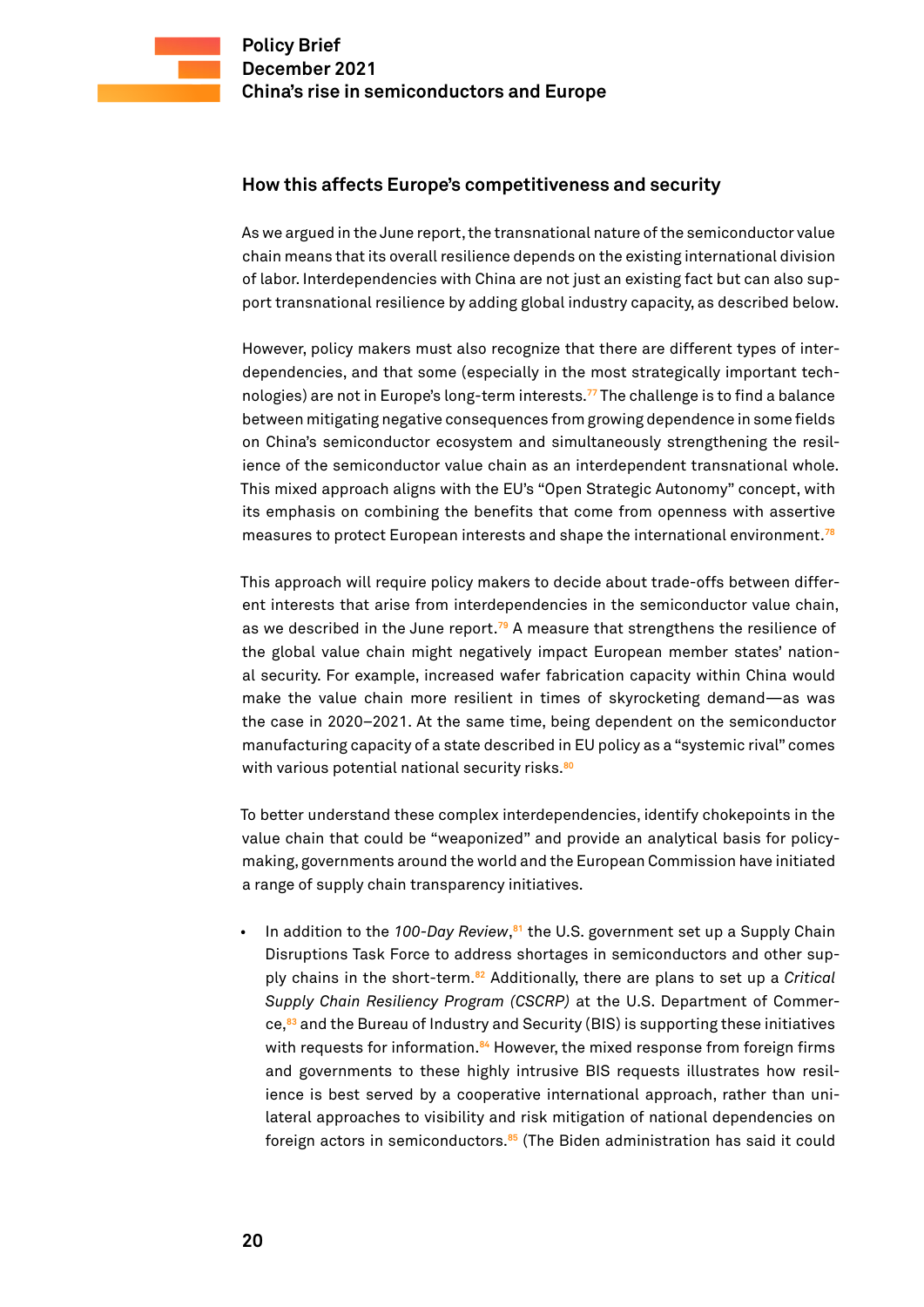<span id="page-20-0"></span>use the Defense Powers Act to compel further disclosures,**<sup>86</sup>** and submissions from TSMC and Samsung reportedly omitted detailed client data. The Taiwanese and South Korean governments publicly expressed concern about the negative effects on their companies of disclosing such information.**<sup>87</sup>**)

- As part of a broader partnership announcement, the US and South Korea will "explore the creation of a U.S.-ROK Supply Chain Task Force."**<sup>88</sup>** Similar to the EU-US Trade and Technology Council, this body will presumably work to reconcile separate preferences on issues relating to the semiconductor value chain—for instance, U.S. opposition to South Korean firm SK Hynix's plans to employ Dutch equipment maker ASML's most advanced technology at its fabrication plant in China, a facility that produces around 15% of the world's supply of DRAM memory chips.**<sup>89</sup>**
- At the Quad Leaders' Summit, Australia, India, Japan and the US agreed to establish a *Semiconductor Supply Chain Initiative* to map and assess the semiconductor ecosystem, identify vulnerabilities and strengthen resilience.**<sup>90</sup>** This comes against the backdrop of India's push to establish itself as a hub for global electronics manufacturing, but also of continuing obstacles to this goal that would be more easily resolved through international cooperation.
- A core theme of the newly established *EU-US Trade and Technology Council* is "rebalancing of global supply chains in semiconductors with a view to enhancing respective security of supply."**<sup>91</sup>**

Governments are trying to figure out what roles they can play to strengthen the resilience of the semiconductor value chain, which predominantly consists of private companies and is characterized by a transnational division of labor.

#### **What Europe should do**

Europe, like its democratic partners, faces two challenges when it comes to the resilience of the transnational value chain. First, what role can European governments play in strengthening the resilience of the value chain? Second, in which areas does collaborating with China to strengthen resilience have to be balanced against national security and technology competitiveness risks?

Taking the US as a point of comparison, the Biden administration has decided that "government has a unique ability to solve coordination challenges and serve as a trusted source of data" within the semiconductor value chain, especially when the supply chain is disrupted and shortages occur.**92**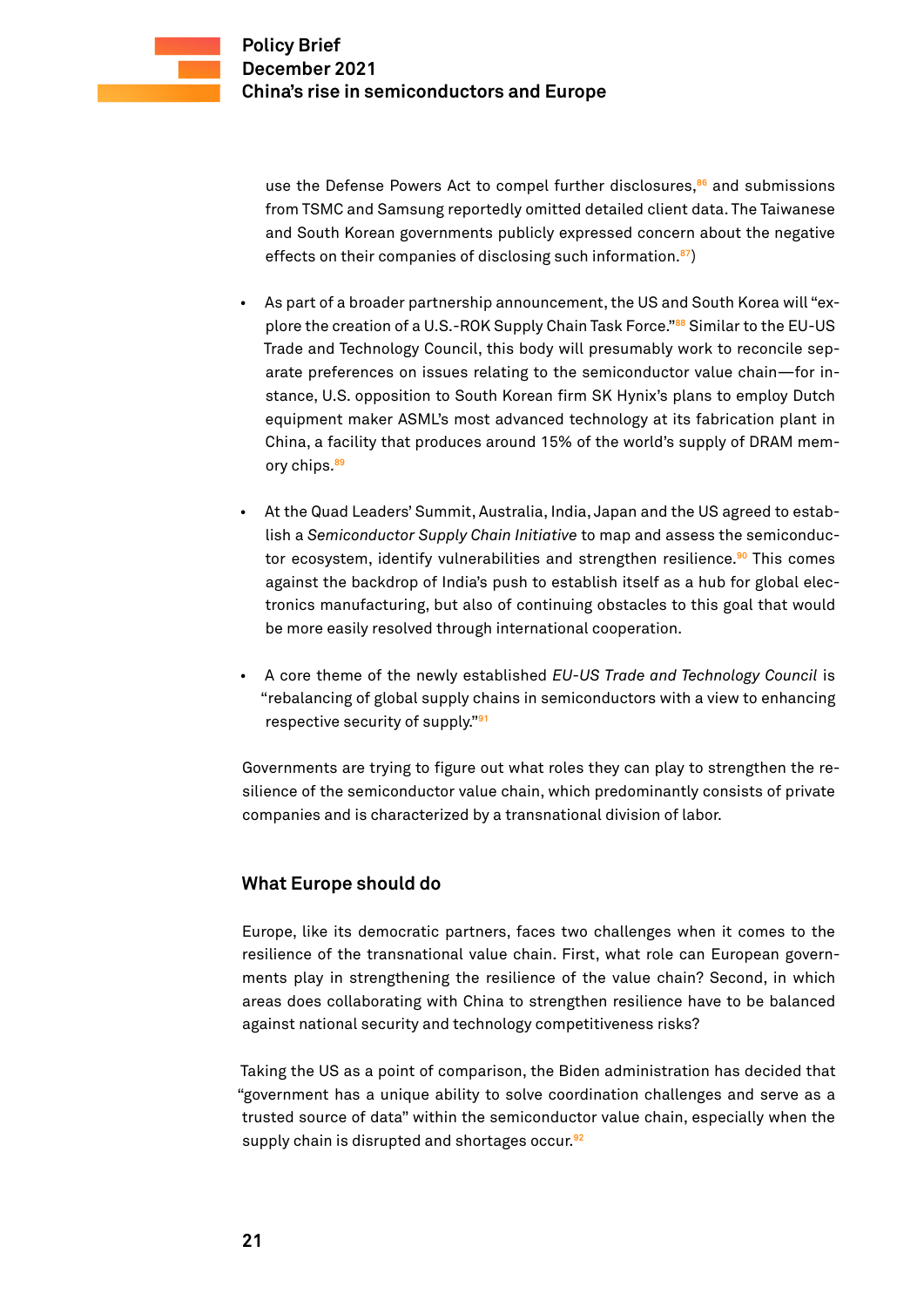Based on experience with critical infrastructure and cybersecurity regulation, it will most likely take many years, if not a decade, for governments to identify effective and efficient ways for involvement in the semiconductor value chain and how best to strengthen it. To address the various challenges described above, Europe should focus on raising policy makers' visibility of the whole value chain. Priority should also be given to coordinating with governments of non-EU countries whose firms are important actors in the value chain over meaningful strategies for government involvement in this issue.

- **• Substantially expand the EU Observatory of Critical Technologies at the Joint Research Center.** One-time assessments**93** and ad-hoc task forces are not adequate policy tools for continuously mapping and assessing such a complex and fast-moving global value chain. The *EU Observatory of Critical Technologies***<sup>94</sup>** has the potential to provide a sound analytical base for policy makers to balance national security risks against increased supply chain resilience when cooperating with China. Considerable expertise exists in member states' export control units that the *Observatory of Critical Technologies* should closely collaborate with. To be of most use to policy makers, the Observatory should have dedicated teams of experts for each critical technology, provide regular reports on the health of the global semiconductor value chain and map technological developments that might impact European member states' security.
- **• Establish a supply chain resilience working group within the European Alliance on Processors and Semiconductor Technologies.** In collaborating with the Alliance on supply chain resilience issues, the European Commission has the opportunity to work with industry on questions such as information sharing.**<sup>95</sup>** Thus far, it is unclear what the right type, level of detail and frequency of information sharing between the chip industry and governments is. The U.S. BIS request for comments described above received resistance from industry and foreign governments because it was asking for highly detailed confidential business information.**<sup>96</sup>** Together with the Alliance, the European Commission could develop a process for information sharing to be able to continuously assess the health of the supply chain.
- **• Leverage the EU-US Trade and Technology Council (TTC) to establish best practices for information sharing.** *Working Group 3—Secure Supply Chains* within the TTC has a dedicated track on semiconductors. In addition to its planned activities**<sup>97</sup>** the working group should also facilitate exchange between both governments on best practices for information sharing with the semiconductor industry. This forum should be used to anticipate U.S. measures targeting China's semiconductor sector, such as the current legislative proposal to screen outbound U.S. investments in critical technology sectors, beyond the current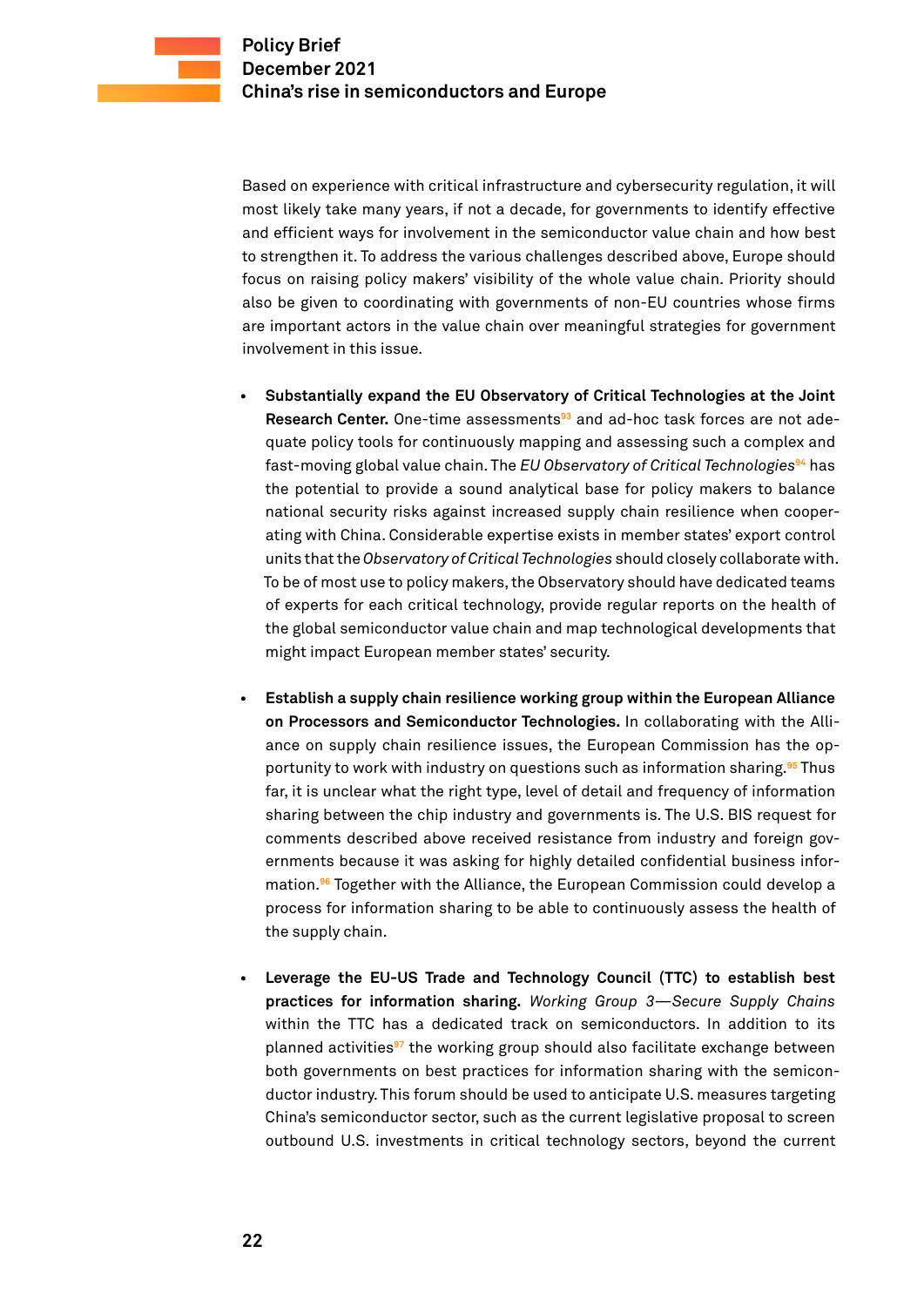

scope of U.S. export controls or the investment review agency CFIUS.**<sup>98</sup>** The forum could also work with U.S. policy makers to ensure that European interests are protected and that the partnership is "balanced and of equal interest to both sides"—what the TTC's first joint statement in October declared to be the basis for trans-Atlantic cooperation on this issue.**<sup>99</sup>**

**• Join or establish like-minded partnerships to cooperate on value chain resilience.** As the semiconductor value chain will continue to be defined by transnational division of labor and high geographic concentration of certain production steps, collaboration with like-minded governments to increase resilience will be critical. Europe could join some of the described initiatives or forge its own bi- and multilateral partnerships with countries such as Japan, Malaysia, Singapore or South Korea. Taiwan's critical role in the semiconductor value chain also makes it an important party to engage, particularly as the US steps up engagement with Taipei on this issue.**<sup>100</sup>** This will create political challenges vis-a-vis Beijing that will require astute management.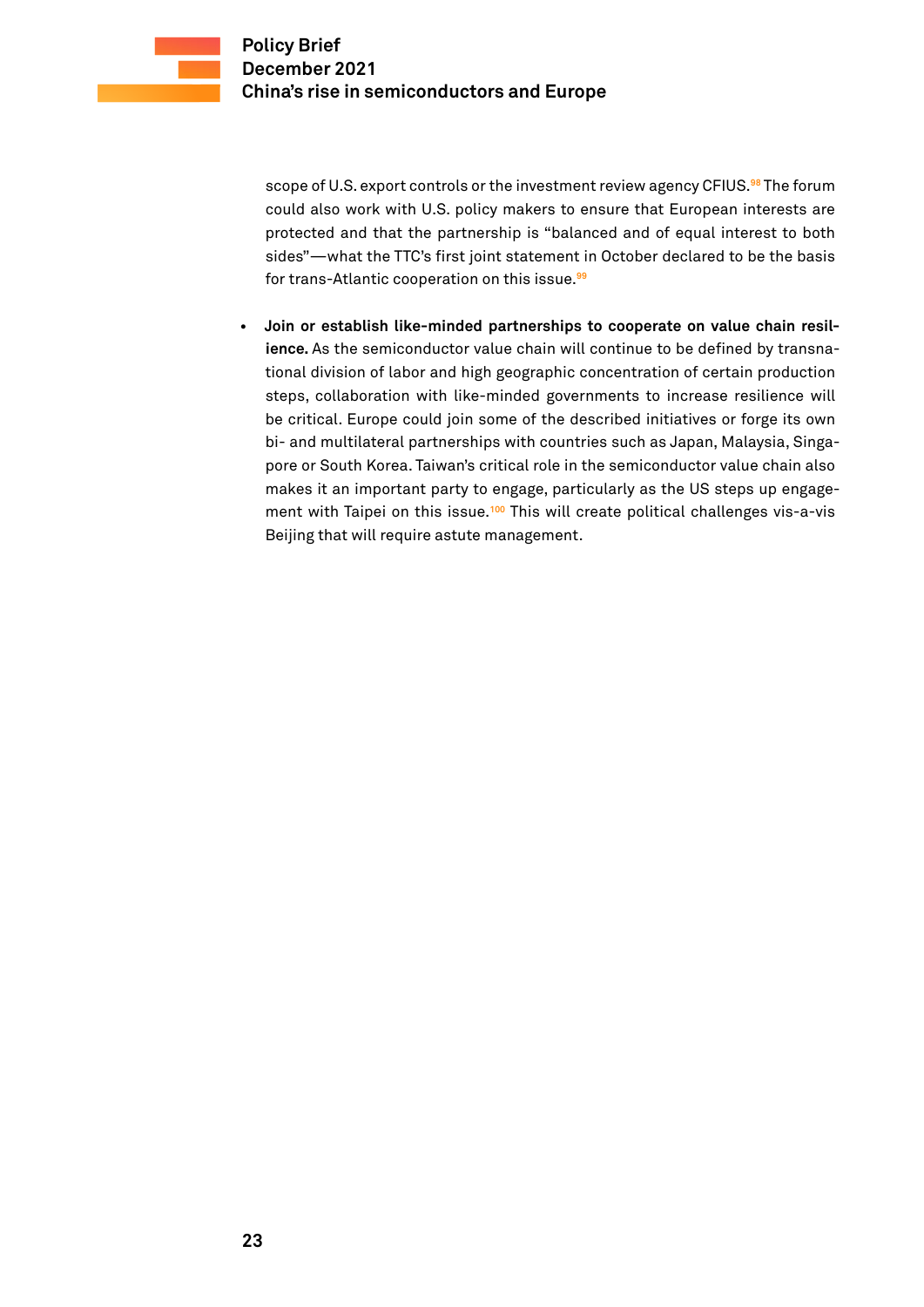## <span id="page-23-0"></span>**4. Conclusion**

The European Commission has defined China as a "negotiating partner," "economic competitor" and "systemic rival." These three aspects of relations with China should inform Europe's approach to strategic policy for semiconductors—a foundational technology for the accelerating digitalization of society and of international economic relations. When envisioning how best to strengthen the resilience of the transnational semiconductor value chain, partnering with China's growing semiconductor ecosystem can be a viable option for some areas but must be weighed against risks.

In some fields, such as assembly, test and packaging, much global capacity is located in China and is increasingly owned by Chinese firms. This has benefits from the viewpoint of transnational resilience, but also raises national security issues described above, and potentially advantages China in international competition to continue improving semiconductor performance. In other areas, such as chip design, it is clear that Europe is at a competitive disadvantage relative to China and must critically assess potential future dependence on a systemic rival. Our previous report published in June 2021, *Mapping China's Semiconductor Ecosystem in the Global Context,* made clear that China has the ambition to become a much more capable, though not self-sufficient, actor in the value chain.**<sup>101</sup>**

Europe needs to invest in its semiconductor ecosystem not simply because of competition with China but also to ensure that in the future Europe has the capacity to develop and shape technology to address various social objectives. European policy makers have a host of tools at hand to positively influence and strengthen this industry. However, to date, policy debates about the IPCEI Microelectronics and the forthcoming EU Chips Act have mainly resolved around subsidizing front-end manufacturing. This focus is insufficient, and Europe should broaden its scope to address capabilities in other value chain steps where Europe currently lacks capacity notably chip design and packaging.

International forums such as the EU-US Trade and Technology Council (TTC) should be used to identify areas of meaningful cooperation with partner governments, whether this includes China or involves alignment against China where necessary. The dominant role in the semiconductor value chain of Taiwan, South Korea and Japan, and these economies' close integration with that of China, means they will likely be indispensable partners in a long-term strategic approach to this industry.

Most importantly, European authorities must maintain their focus on the semiconductor value chain beyond the immediate issues of responding to the global chip shortage, passing the EU Chips Act and establishing a *modus vivendi* with the US in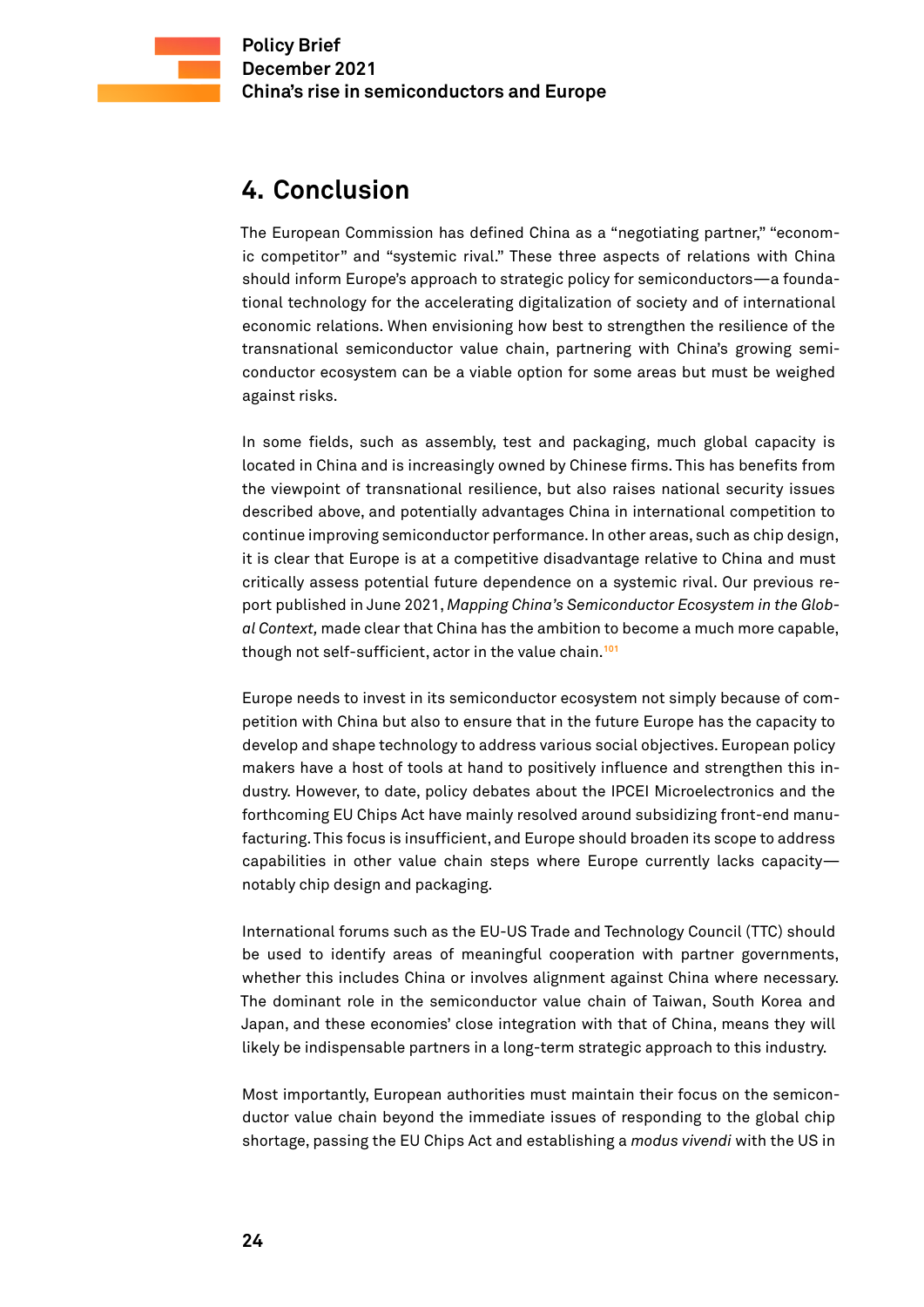the TTC. European authorities should continue to map, monitor and raise their visibility of this critical value chain to provide an analytical basis for long-term measures to support and develop European capabilities. China has consistently supported its semiconductor industry over decades, adjusting its approach as required, which over time has helped Chinese industry to significantly improve its capabilities and gain influential market share in some fields. Upgrading Europe's semiconductor ecosystem and regaining advantageous positions in the value chain will require a sustained and well-informed approach from policy makers.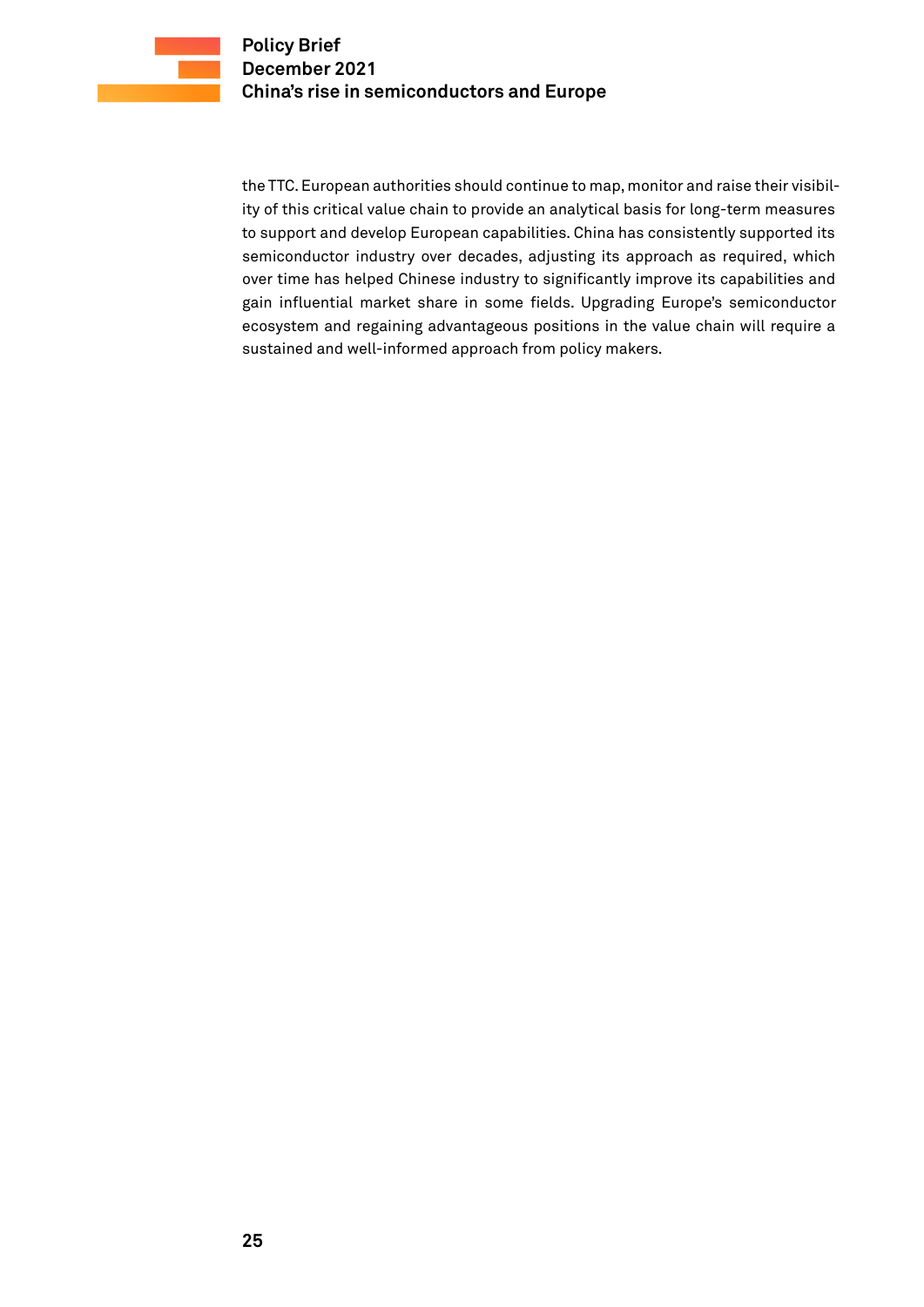### <span id="page-25-0"></span>**References**

- McKinsey. 2020. "Semiconductor design and manufacturing: Achieving leading-edge capabilities". [https://www.](https://www.mckinsey.com/industries/advanced-electronics/our-insights/semiconductor-design-and-manufacturing-achieving-leading-edge-capabilities) [mckinsey.com/industries/advanced-electronics/our-insights/semiconductor-design-and-manufacturing-achie](https://www.mckinsey.com/industries/advanced-electronics/our-insights/semiconductor-design-and-manufacturing-achieving-leading-edge-capabilities)[ving-leading-edge-capabilities](https://www.mckinsey.com/industries/advanced-electronics/our-insights/semiconductor-design-and-manufacturing-achieving-leading-edge-capabilities)
- 2 John Lee and Jan-Peter Kleinhans. 2021. "Mapping China's semiconductor ecosystem in global context: Strategic Dimensions and Conclusions". MERICS and Stiftung Neue Verantwortung. [https://merics.org/en/report/map](https://merics.org/en/report/mapping-chinas-semiconductor-ecosystem-global-context-strategic-dimensions-and-conclusions)[ping-chinas-semiconductor-ecosystem-global-context-strategic-dimensions-and-conclusions](https://merics.org/en/report/mapping-chinas-semiconductor-ecosystem-global-context-strategic-dimensions-and-conclusions) (hereafter "Lee and Kleinhans, June 2021").
- 3 Antonio Varas, Raj Varadarajan, Jimmy Goodrich and Falan Yinug. 2021. "Strengthening the Global Semiconductor Supply Chain in an Uncertain Era". BCG and SIA. [https://www.semiconductors.org/wp-content/uploads/2021/05/](https://www.semiconductors.org/wp-content/uploads/2021/05/BCG-x-SIA-Strengthening-the-Global-Semiconductor-Value-Chain-April-2021_1.pdf) [BCG-x-SIA-Strengthening-the-Global-Semiconductor-Value-Chain-April-2021\\_1.pdf](https://www.semiconductors.org/wp-content/uploads/2021/05/BCG-x-SIA-Strengthening-the-Global-Semiconductor-Value-Chain-April-2021_1.pdf)
- 4 Neil C. Thompson and Svenja Spanuth. 2019. "The Decline of Computers As a General Purpose Technology: Why Deep Learning and the End of Moore's Law are Fragmenting Computing".<https://ssrn.com/abstract=3287769>
- 5 IC Insights. 2021. "Chinese Companies Hold Only 5% of Global IC Marketshare". [https://www.icinsights.com/news/](https://www.icinsights.com/news/bulletins/Chinese-Companies-Hold-Only-5-Of-Global-IC-Marketshare/) [bulletins/Chinese-Companies-Hold-Only-5-Of-Global-IC-Marketshare/](https://www.icinsights.com/news/bulletins/Chinese-Companies-Hold-Only-5-Of-Global-IC-Marketshare/)
- 6 Stewart Randall. 2021. "SILICON | Are Chinese chipmakers spending enough on R&D?". TechNode. [https://technode.](https://technode.com/2021/09/10/silicon-are-chinese-chipmakers-spending-enough-on-rd/) [com/2021/09/10/silicon-are-chinese-chipmakers-spending-enough-on-rd/](https://technode.com/2021/09/10/silicon-are-chinese-chipmakers-spending-enough-on-rd/)
- 7 Stewart Randall. 2021. "SILICON | Are Chinese chipmakers spending enough on R&D?". TechNode. [https://technode.](https://technode.com/2021/09/10/silicon-are-chinese-chipmakers-spending-enough-on-rd/) [com/2021/09/10/silicon-are-chinese-chipmakers-spending-enough-on-rd/](https://technode.com/2021/09/10/silicon-are-chinese-chipmakers-spending-enough-on-rd/)
- 8 Kate O'Keeffe, Heather Somerville and Yang Jie. 2021. "U.S. Companies Aid China's Bid for Chip Dominance Despite Security Concerns". Wallstreet Journal. [https://www.wsj.com/articles/u-s-firms-aid-chinas-bid-for-chip-domi](https://www.wsj.com/articles/u-s-firms-aid-chinas-bid-for-chip-dominance-despite-security-concerns-11636718400)[nance-despite-security-concerns-11636718400](https://www.wsj.com/articles/u-s-firms-aid-chinas-bid-for-chip-dominance-despite-security-concerns-11636718400)
- Lee and Kleinhans (June 2021), 21-24.
- 10 Sina. 2020. "CITIC Securities: Autonomous driving car chip—Who is in the first echelon in China?". [https://finance.](https://finance.sina.com.cn/stock/hyyj/2020-09-25/doc-iivhvpwy8790568.shtml) [sina.com.cn/stock/hyyj/2020-09-25/doc-iivhvpwy8790568.shtml](https://finance.sina.com.cn/stock/hyyj/2020-09-25/doc-iivhvpwy8790568.shtml) (CN); Gregor Sebastian. 2020. "European carmakers fuel Chinese innovation" MERICS. [https://merics.org/en/opinion/european-carmakers-fuel-chinese-inno](https://merics.org/en/opinion/european-carmakers-fuel-chinese-innovation)[vation](https://merics.org/en/opinion/european-carmakers-fuel-chinese-innovation)
- 11 Zeyi Yang. 2021. "Chinese companies are making their own semiconductors". Protocol. [https://www.protocol.com/](https://www.protocol.com/china/chinese-companies-make-own-semiconductors) [china/chinese-companies-make-own-semiconductors;](https://www.protocol.com/china/chinese-companies-make-own-semiconductors) Min News. 2021. "Meituan enters the semiconductor, the 'core' territory of the Internet giant!".<https://min.news/en/economy/8c10b3c4b873e74b4cd1d21323f2b2bf.html>
- 12 FORWARD (Qianzhan) Business Information Co. Ltd. 2020. "2021–2026 Integrated Circuit Industry and Market Demand Forecast and Investment Strategic Planning Analysis Report". 58–62. (CN)
- 13 Mark Lapedus. 2021. "China Accelerates Foundry, Power Semi Efforts". SemiEngineering. [https://semiengineering.](https://semiengineering.com/china-accelerates-foundry-power-semi-efforts/) [com/china-accelerates-foundry-power-semi-efforts/](https://semiengineering.com/china-accelerates-foundry-power-semi-efforts/)
- 14 Min News. 2021. "Some people are happy and some are worried: HiSilicon has fallen out of the top 15 in global semiconductor revenue, and Qualcomm and MediaTek have increased by more than 50% year-on-year". [https://min.](https://min.news/en/economy/924f9b594a6cf1523d5d816a0fb65e29.html) [news/en/economy/924f9b594a6cf1523d5d816a0fb65e29.html](https://min.news/en/economy/924f9b594a6cf1523d5d816a0fb65e29.html)
- 15 Cheng Ting-Fang and Lauly Li. 2021. "US-China tech war: Beijing's secret chipmaking champions". Nikkei Asian Review. [https://asia.nikkei.com/Spotlight/The-Big-Story/US-China-tech-war-Beijing-s-secret-chipmaking-champi](https://asia.nikkei.com/Spotlight/The-Big-Story/US-China-tech-war-Beijing-s-secret-chipmaking-champions)[ons](https://asia.nikkei.com/Spotlight/The-Big-Story/US-China-tech-war-Beijing-s-secret-chipmaking-champions)
- 16 Lee and Kleinhans (June 2021), 15, 18-20.
- 17 Lee and Kleinhans (June 2021), 22.
- 18 MERICS. 2021. "Decoupling—Severed Ties and Patchwork Globalisation". Report by European Chamber of Commerce in China in partnership with MERICS. [https://merics.org/sites/default/files/2021-01/Decoupling\\_EN.pdf](https://merics.org/sites/default/files/2021-01/Decoupling_EN.pdf)
- Shannon Cuthrell. 2021. "ROHM Forms New Joint Venture for SiC Power Devices". EEPower. [https://eepower.com/](https://eepower.com/news/rohm-forms-new-joint-venture-for-sic-power-devices/) [news/rohm-forms-new-joint-venture-for-sic-power-devices/](https://eepower.com/news/rohm-forms-new-joint-venture-for-sic-power-devices/)
- 20 Lee and Kleinhans (June 2021), 17; White House. 2021. "Building Resilient Supply Chains, Revitalizing American Manufacturing, And Fostering Broad-Based Growth". 100-Day Reviews under Executive Order 14017. [https://www.](https://www.whitehouse.gov/wp-content/uploads/2021/06/100-day-supply-chain-review-report.pdf) [whitehouse.gov/wp-content/uploads/2021/06/100-day-supply-chain-review-report.pdf](https://www.whitehouse.gov/wp-content/uploads/2021/06/100-day-supply-chain-review-report.pdf)
- 21 Lee and Kleinhans (June 2021), 30-33.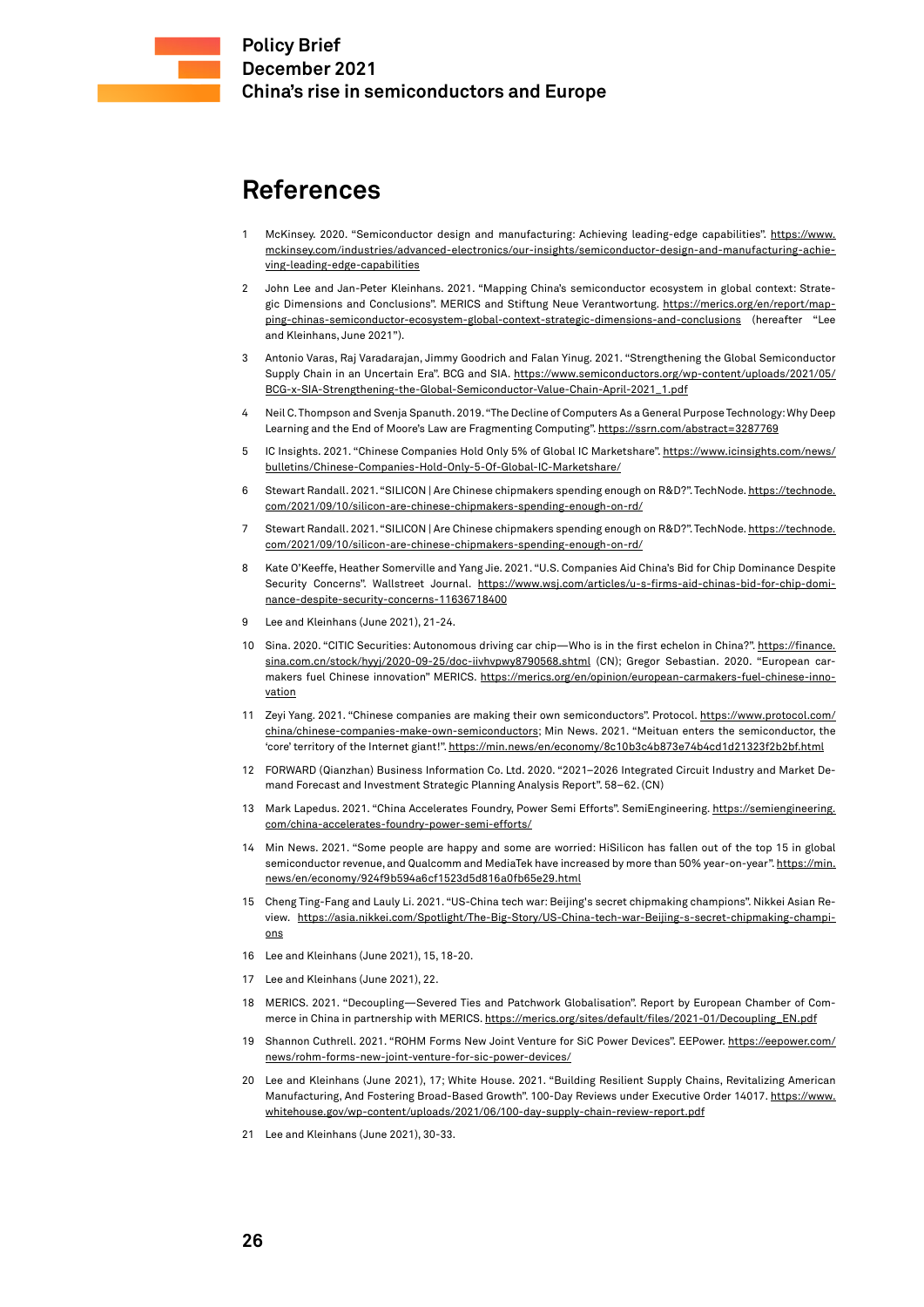- 22 Stephen Nellis and Alexandra Alper. 2019. "U.S.-based chip-tech group moving to Switzerland over trade curb fears". Reuters. <https://www.reuters.com/article/us-usa-china-semiconductors-insight-idUSKBN1XZ16L>
- 23 RISC-V. NN. "RISC-V Board of Directors". <https://riscv.org/about/board-of-directors/>
- 24 Stewart Randall. 2019. "China's chipmakers could use RISC-V to reduce impact of US sanctions". TechNode. [China's](https://technode.com/2019/07/24/chinas-chipmakers-risc-v-sanctions/)  [chipmakers could use RISC-V to reduce impact of US sanctions · TechNode;](https://technode.com/2019/07/24/chinas-chipmakers-risc-v-sanctions/) Jean-Luc Aufranc. 2021. "XiangShan open-source 64-bit RISC-V processor to rival Arm Cortex-A76". [https://www.cnx-software.com/2021/07/05/xiang](https://www.cnx-software.com/2021/07/05/xiangshan-open-source-64-bit-risc-v-processor-rival-arm-cortex-a76/)[shan-open-source-64-bit-risc-v-processor-rival-arm-cortex-a76/](https://www.cnx-software.com/2021/07/05/xiangshan-open-source-64-bit-risc-v-processor-rival-arm-cortex-a76/)
- 25 China Money Network. 2021. "Chinese Chip Firms Bet On RISC-V To Counter US Bans And Grab New Markets". [https://www.chinamoneynetwork.com/2021/03/06/chinese-chip-firms-bet-on-risc-v-to-counter-us-bans-and](https://www.chinamoneynetwork.com/2021/03/06/chinese-chip-firms-bet-on-risc-v-to-counter-us-bans-and-grab-new-markets)[grab-new-markets](https://www.chinamoneynetwork.com/2021/03/06/chinese-chip-firms-bet-on-risc-v-to-counter-us-bans-and-grab-new-markets)
- 26 Lee and Kleinhans (June 2021), 31-32.
- 27 Paul Triolo. 2021. "The Future of China's Semiconductor Industry". American Affairs Spring 2021 / Volume V, Number 1.<https://americanaffairsjournal.org/2021/02/the-future-of-chinas-semiconductor-industry/>
- 28 IC Insights. 2021. "Chinese Companies Hold Only 5% of Global IC Marketshare". [https://www.icinsights.com/news/](https://www.icinsights.com/news/bulletins/Chinese-Companies-Hold-Only-5-Of-Global-IC-Marketshare/) [bulletins/Chinese-Companies-Hold-Only-5-Of-Global-IC-Marketshare/](https://www.icinsights.com/news/bulletins/Chinese-Companies-Hold-Only-5-Of-Global-IC-Marketshare/)
- 29 Digits to Dollars. 2020. "Apple Si-The Surprise Twist-It's Not About Money". [https://digitstodollars.](https://digitstodollars.com/2020/11/30/apple-si-the-surprise-twist-its-not-about-money/) [com/2020/11/30/apple-si-the-surprise-twist-its-not-about-money/](https://digitstodollars.com/2020/11/30/apple-si-the-surprise-twist-its-not-about-money/)
- 30 Ellen Nakashima and Gerry Shih. 2021. "China builds advanced weapons systems using American chip technology". The Washington Post. [https://www.washingtonpost.com/national-security/china-hypersonic-missiles-ameri](https://www.washingtonpost.com/national-security/china-hypersonic-missiles-american-technology/2021/04/07/37a6b9be-96fd-11eb-b28d-bfa7bb5cb2a5_story.html)[can-technology/2021/04/07/37a6b9be-96fd-11eb-b28d-bfa7bb5cb2a5\\_story.html](https://www.washingtonpost.com/national-security/china-hypersonic-missiles-american-technology/2021/04/07/37a6b9be-96fd-11eb-b28d-bfa7bb5cb2a5_story.html)
- 31 U.S. Department of Commerce. 2021. "Commerce Adds Seven Chinese Supercomputing Entities to Entity List for their Support to China's Military Modernization, and Other Destabilizing Efforts". [https://www.commerce.gov/news/](https://www.commerce.gov/news/press-releases/2021/04/commerce-adds-seven-chinese-supercomputing-entities-entity-list-their) [press-releases/2021/04/commerce-adds-seven-chinese-supercomputing-entities-entity-list-their](https://www.commerce.gov/news/press-releases/2021/04/commerce-adds-seven-chinese-supercomputing-entities-entity-list-their)
- 32 RWR Advisory. 2021. "Examples Of Chinese Military Ties To Alibaba, Tencent, And Baidu". [https://www.rwradvisory.](https://www.rwradvisory.com/wp-content/uploads/2021/01/RWR-Fact-Sheet-1-12-2021.pdf) [com/wp-content/uploads/2021/01/RWR-Fact-Sheet-1-12-2021.pdf](https://www.rwradvisory.com/wp-content/uploads/2021/01/RWR-Fact-Sheet-1-12-2021.pdf)
- 33 Christoph Hammerschmidt. 2021. "Volkswagen plans own chip development". eeNews Automotive. [https://www.](https://www.eenewsautomotive.com/news/volkswagen-plans-own-chip-development) [eenewsautomotive.com/news/volkswagen-plans-own-chip-development](https://www.eenewsautomotive.com/news/volkswagen-plans-own-chip-development)
- 34 European Commission. 2021. "Key Digital Technologies: new partnership to help speed up transition to green and digital Europe". [https://digital-strategy.ec.europa.eu/en/news/key-digital-technologies-new-partner](https://digital-strategy.ec.europa.eu/en/news/key-digital-technologies-new-partnership-help-speed-transition-green-and-digital-europe)[ship-help-speed-transition-green-and-digital-europe](https://digital-strategy.ec.europa.eu/en/news/key-digital-technologies-new-partnership-help-speed-transition-green-and-digital-europe)
- 35 Deloitte. 2020. "Study on the impact of ECSEL funded actions". [https://www.ecsel.eu/sites/default/files/2020-07/](https://www.ecsel.eu/sites/default/files/2020-07/Long_study_web.pdf) [Long\\_study\\_web.pdf](https://www.ecsel.eu/sites/default/files/2020-07/Long_study_web.pdf)
- 36 Europractice. NN. "Who we are".<https://europractice-ic.com/about/who-we-are/>
- 37 ASCENT+.NN. "European Nanoelectronics Access". <https://www.ascent.network/home/about/>
- 38 VDE. 2021. "Hidden Electronics III: Call for Action on Electronics from Germany and Europe". [http://www.vde.com/](http://www.vde.com/he-iii) [he-iii](http://www.vde.com/he-iii)
- 39 ZVEI. 2021. "Semiconductor Strategy for Germany and Europe: The current situation, analysis, and goals". [https://](https://www.zvei.org/fileadmin/user_upload/Presse_und_Medien/Publikationen/2021/November/Halbleiterindustrie_fuer_Deutschland_und_Europa/Semiconductor-Strategy-for-Germany-and-Europe.pdf) [www.zvei.org/fileadmin/user\\_upload/Presse\\_und\\_Medien/Publikationen/2021/November/Halbleiterindustrie\\_](https://www.zvei.org/fileadmin/user_upload/Presse_und_Medien/Publikationen/2021/November/Halbleiterindustrie_fuer_Deutschland_und_Europa/Semiconductor-Strategy-for-Germany-and-Europe.pdf) [fuer\\_Deutschland\\_und\\_Europa/Semiconductor-Strategy-for-Germany-and-Europe.pdf](https://www.zvei.org/fileadmin/user_upload/Presse_und_Medien/Publikationen/2021/November/Halbleiterindustrie_fuer_Deutschland_und_Europa/Semiconductor-Strategy-for-Germany-and-Europe.pdf)
- 40 German Federal Ministry of Education and Research. 2020. "Microelectronics. Trustworthy and sustainable. For Germany und Europe". The German Federal Government's Framework Programme for Research and Innovation 2021– 2024. [https://www.bmbf.de/SharedDocs/Publikationen/de/bmbf/pdf/microelectronics-trustworthy-and-sustain](https://www.bmbf.de/SharedDocs/Publikationen/de/bmbf/pdf/microelectronics-trustworthy-and-sustainable-for-germany-und-europe.html)[able-for-germany-und-europe.html](https://www.bmbf.de/SharedDocs/Publikationen/de/bmbf/pdf/microelectronics-trustworthy-and-sustainable-for-germany-und-europe.html)
- 41 European Commission. 2021. "Rolling Plan for ICT Standardization 2021". [https://joinup.ec.europa.eu/collection/](https://joinup.ec.europa.eu/collection/rolling-plan-ict-standardisation/rolling-plan-2021) [rolling-plan-ict-standardisation/rolling-plan-2021](https://joinup.ec.europa.eu/collection/rolling-plan-ict-standardisation/rolling-plan-2021)
- 42 Lee and Kleinhans (June 2021), 52-54.
- 43 Semiconductor Industry Association. 2021. Public Comment on 86 FR 14308 Semiconductor Manufacturing and Advanced Packaging Supply Chain NOI (Bureau of Industry and Security). Public Comment 79. [https://www.regu](https://www.regulations.gov/comment/BIS-2021-0011-0080)[lations.gov/comment/BIS-2021-0011-0080](https://www.regulations.gov/comment/BIS-2021-0011-0080), 35. Infineon, NXP and STMicroelectronics all operate back-end fabs in China, similar to many other Western IDMs and foundries.
- 44 IHS Markit. 2019. "Electronic Chemicals: PCB Chemicals and Semiconductor Packaging Materials". [https://](https://ihsmarkit.com/products/pcb-chemicals-semiconductor-packaging-materials.html) [ihsmarkit.com/products/pcb-chemicals-semiconductor-packaging-materials.html](https://ihsmarkit.com/products/pcb-chemicals-semiconductor-packaging-materials.html)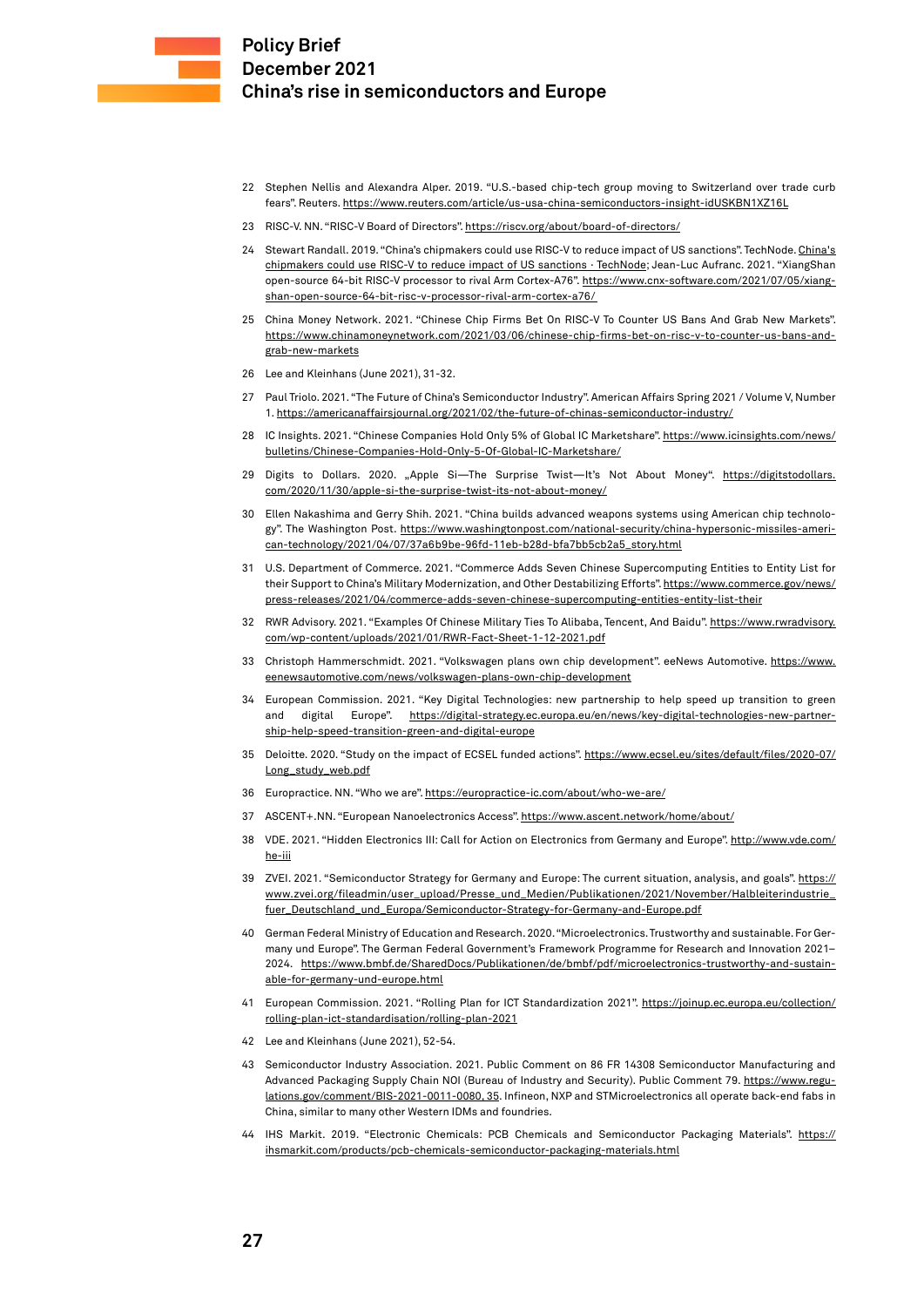- 45 Litho World. 2019. "Current Status of the Integrated Circuit Industry in China ― IC Manufacturing Industry". [https://](https://doi.org/10.33079/jomm.19020409) [doi.org/10.33079/jomm.19020409](https://doi.org/10.33079/jomm.19020409)
- 46 FORWARD (Qianzhan) Business Information. 2020. "2021–2026 Integrated Circuit Industry and Market Demand Forecast and Investment Strategic Planning Analysis Report"; Litho World. 2019. "Current Status of the Integrated Circuit Industry in China—IC Manufacturing Industry". <https://doi.org/10.33079/jomm.19020409>
- 47 JCET Group. 2021."2.5/3D Integration". [https://www.jcetglobal.com/en/site/TechInfo\\_1;](https://www.jcetglobal.com/en/site/TechInfo_1) China Electronic News. 2021. "Giants compete for Chiplets: Advanced packaging technology is gaining momentum" [http://www.ce.cn/cysc/](http://www.ce.cn/cysc/tech/gd2012/202109/07/t20210907_36889622.shtml) [tech/gd2012/202109/07/t20210907\\_36889622.shtml](http://www.ce.cn/cysc/tech/gd2012/202109/07/t20210907_36889622.shtml) (CN); Henrik Bork and Michael Eckstein. 2021. "Neue Ära: China setzt auf Advanced Packaging und Testing". Elektronik Praxis. [https://www.elektronikpraxis.vogel.de/neue](https://www.elektronikpraxis.vogel.de/neue-aera-china-setzt-auf-advanced-packaging-und-testing-a-1016761/)[aera-china-setzt-auf-advanced-packaging-und-testing-a-1016761/](https://www.elektronikpraxis.vogel.de/neue-aera-china-setzt-auf-advanced-packaging-und-testing-a-1016761/) (DE)
- 48 China Semiconductor Industry Association. 2021. "China's largest computing chip unveiled, breaking the packaging limit".<http://www.csia.net.cn/Article/ShowInfo.asp?InfoID=103401>(CN).
- 49 Henrik Bork and Michael Eckstein. 2021. "Neue Ära: China setzt auf Advanced Packaging und Testing". Elektronik Praxis. [https://www.elektronikpraxis.vogel.de/neue-aera-china-setzt-auf-advanced-packaging-und-tes](https://www.elektronikpraxis.vogel.de/neue-aera-china-setzt-auf-advanced-packaging-und-testing-a-1016761/)[ting-a-1016761/](https://www.elektronikpraxis.vogel.de/neue-aera-china-setzt-auf-advanced-packaging-und-testing-a-1016761/)
- 50 IHS Markit. 2019. "Electronic Chemicals: PCB Chemicals and Semiconductor Packaging Materials". [https://](https://ihsmarkit.com/products/pcb-chemicals-semiconductor-packaging-materials.html) [ihsmarkit.com/products/pcb-chemicals-semiconductor-packaging-materials.html;](https://ihsmarkit.com/products/pcb-chemicals-semiconductor-packaging-materials.html) Pinsheng Electronics. 2021. "Substrate-like PCB—The highlight in the future PCB industry". [https://www.quick-pcba.com/pcb-news/sub](https://www.quick-pcba.com/pcb-news/substrate-like-pcb-technology.html)[strate-like-pcb-technology.html](https://www.quick-pcba.com/pcb-news/substrate-like-pcb-technology.html)
- 51 Macquarie Research. 2019. "China PCB sector: Growing dominance in the 5G era".
- 52 IHS Markit. 2019. "Electronic Chemicals: PCB Chemicals and Semiconductor Packaging Materials". [https://](https://ihsmarkit.com/products/pcb-chemicals-semiconductor-packaging-materials.html) [ihsmarkit.com/products/pcb-chemicals-semiconductor-packaging-materials.html](https://ihsmarkit.com/products/pcb-chemicals-semiconductor-packaging-materials.html)
- 53 Evertiq. 2021. "Taiwanese PCB industry reaches new high in 2020". <https://evertiq.com/news/49669>; Lauly Li and Cheng Ting-Fang. 2021. "Taiwan's PSA weighs Asia expansion to catch 5G and EV boom". Nikkei Asian Review. [htt](https://asia.nikkei.com/Business/Technology/Taiwan-s-PSA-weighs-Asia-expansion-to-catch-5G-and-EV-boom)[ps://asia.nikkei.com/Business/Technology/Taiwan-s-PSA-weighs-Asia-expansion-to-catch-5G-and-EV-boom;](https://asia.nikkei.com/Business/Technology/Taiwan-s-PSA-weighs-Asia-expansion-to-catch-5G-and-EV-boom) Jay Liu and Willis Ke. 2021. "Compeq to expand HDI production capacity at China plant in 2022". Digitimes. [https://www.](https://www.digitimes.com/news/a20211105PD205.html) [digitimes.com/news/a20211105PD205.html](https://www.digitimes.com/news/a20211105PD205.html)
- 54 Jordan Robertson and Michael Riley. 2018. "The Big Hack: How China Used a Tiny Chip to Infiltrate U.S. Companies". Bloomberg. [https://www.bloomberg.com/news/features/2018-10-04/the-big-hack-how-china-used-a-tiny-chip](https://www.bloomberg.com/news/features/2018-10-04/the-big-hack-how-china-used-a-tiny-chip-to-infiltrate-america-s-top-companies)[to-infiltrate-america-s-top-companies;](https://www.bloomberg.com/news/features/2018-10-04/the-big-hack-how-china-used-a-tiny-chip-to-infiltrate-america-s-top-companies) Jordan Robertson and Michael Riley. 2021. "The Long Hack: How China Exploited a U.S. Tech Supplier". Bloomberg.<https://www.bloomberg.com/features/2021-supermicro/>
- 55 Makena Kelly. 2018. "Another US intel chief casts doubt on Chinese spy chip story". The Verge. [https://www.thev](https://www.theverge.com/2018/10/19/17999712/apple-amazon-hack-china-spy-chip-dan-coats)[erge.com/2018/10/19/17999712/apple-amazon-hack-china-spy-chip-dan-coats](https://www.theverge.com/2018/10/19/17999712/apple-amazon-hack-china-spy-chip-dan-coats); Patrick Kennedy. 2018. "Investigating Implausible Bloomberg Supermicro Stories". [https://www.servethehome.com/investigating-implau](https://www.servethehome.com/investigating-implausible-bloomberg-supermicro-stories/)[sible-bloomberg-supermicro-stories/;](https://www.servethehome.com/investigating-implausible-bloomberg-supermicro-stories/) Sebastian Moss. 2021. "Years later, Bloomberg doubles down on disputed Supermicro supply chain hack story". [https://www.datacenterdynamics.com/en/news/years-later-bloomberg-dou](https://www.datacenterdynamics.com/en/news/years-later-bloomberg-doubles-down-disputed-supermicro-supply-chain-hack-story/)[bles-down-disputed-supermicro-supply-chain-hack-story/](https://www.datacenterdynamics.com/en/news/years-later-bloomberg-doubles-down-disputed-supermicro-supply-chain-hack-story/)
- 56 White House. 2021. "Building Resilient Supply Chains, Revitalizing American Manufacturing, And Fostering Broad-Based Growth". 100-Day Reviews under Executive Order 14017. [https://www.whitehouse.gov/wp-content/up](https://www.whitehouse.gov/wp-content/uploads/2021/06/100-day-supply-chain-review-report.pdf)[loads/2021/06/100-day-supply-chain-review-report.pdf](https://www.whitehouse.gov/wp-content/uploads/2021/06/100-day-supply-chain-review-report.pdf)
- 57 Lee and Kleinhans (June 2021) 17, 53–54; China Electronic News. 2021. "Giants compete for Chiplets: Advanced packaging technology is gaining momentum". [http://www.ce.cn/cysc/tech/gd2012/202109/07/t20210907\\_36889622.](http://www.ce.cn/cysc/tech/gd2012/202109/07/t20210907_36889622.shtml) [shtml](http://www.ce.cn/cysc/tech/gd2012/202109/07/t20210907_36889622.shtml) (CN).
- 58 Iris Deng. 2021. "China must pursue chip assembly, packaging breakthroughs to catch up with semiconductor leaders, experts say" South China Morning Post. [https://www.scmp.com/tech/policy/article/3136688/china-must-pur](https://www.scmp.com/tech/policy/article/3136688/china-must-pursue-chip-assembly-packaging-breakthroughs-catch)[sue-chip-assembly-packaging-breakthroughs-catch;](https://www.scmp.com/tech/policy/article/3136688/china-must-pursue-chip-assembly-packaging-breakthroughs-catch) Che Pan. 2021. "SMIC urges China's chipmakers to embrace advanced packaging as Moore's Law slows nanometre node progress and US sanctions bite". South China Morning Post. [https://www.scmp.com/tech/big-tech/article/3119174/smic-urges-chinas-chipmakers-embrace-ad](https://www.scmp.com/tech/big-tech/article/3119174/smic-urges-chinas-chipmakers-embrace-advanced-packaging-moores-law)[vanced-packaging-moores-law](https://www.scmp.com/tech/big-tech/article/3119174/smic-urges-chinas-chipmakers-embrace-advanced-packaging-moores-law)
- 59 Antonio Varas, Raj Varadarajan, Jimmy Goodrich and Falan Yinug. 2021. "Strengthening the Global Semiconductor Supply Chain in an Uncertain Era". BCG and SIA. [https://www.semiconductors.org/wp-content/uploads/2021/05/](https://www.semiconductors.org/wp-content/uploads/2021/05/BCG-x-SIA-Strengthening-the-Global-Semiconductor-Value-Chain-April-2021_1.pdf) [BCG-x-SIA-Strengthening-the-Global-Semiconductor-Value-Chain-April-2021\\_1.pdf](https://www.semiconductors.org/wp-content/uploads/2021/05/BCG-x-SIA-Strengthening-the-Global-Semiconductor-Value-Chain-April-2021_1.pdf)
- 60 Andrew Huang. 2019. "Supply Chain Security: If I were a Nation State...". Presentation at BlueHat IL 2019. [https://](https://www.youtube.com/watch?v=RqQhWitJ1As) [www.youtube.com/watch?v=RqQhWitJ1As](https://www.youtube.com/watch?v=RqQhWitJ1As)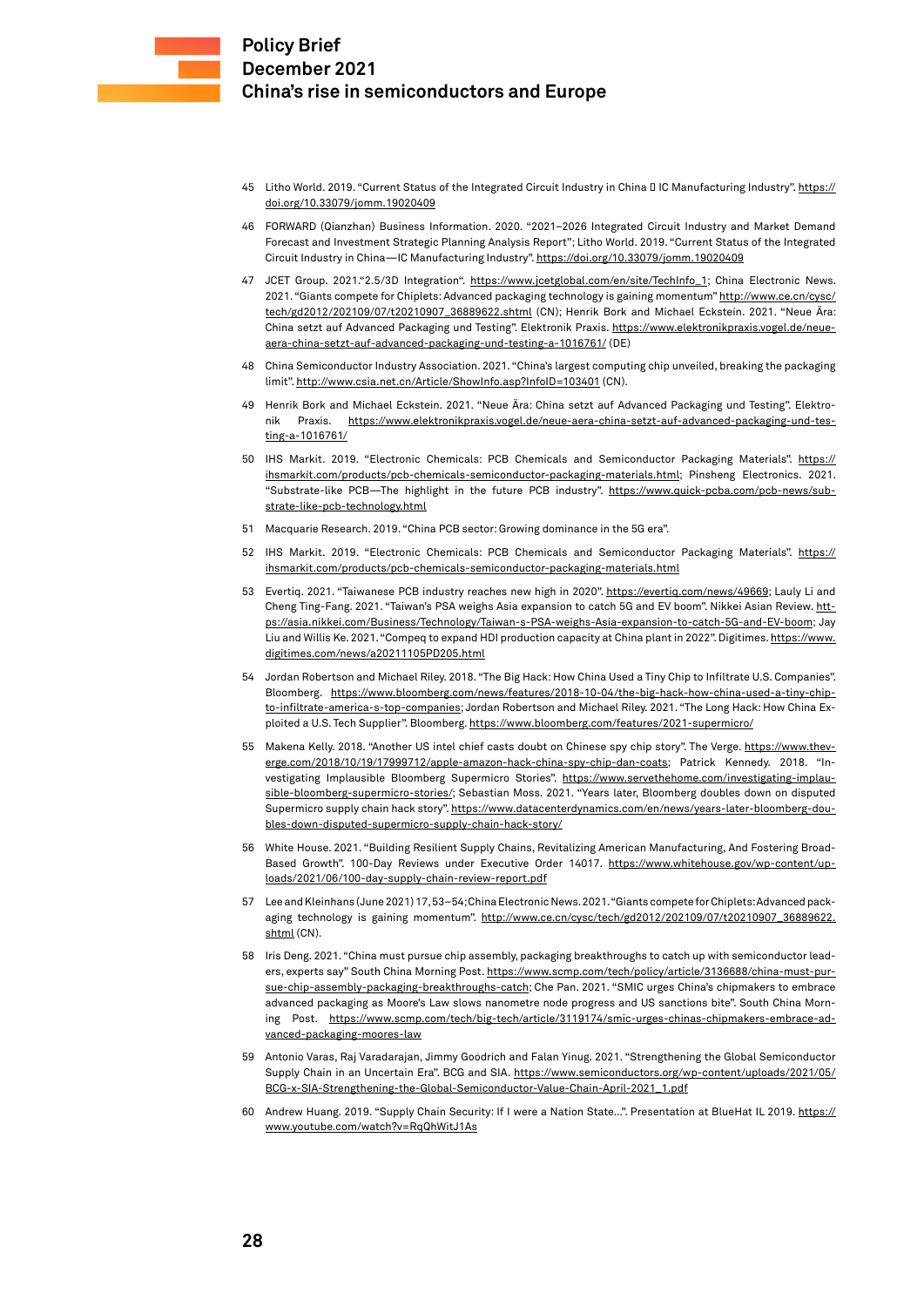- 61 Tiago D. Perez and Samuel Pagliarini. 2020. "A survey on split manufacturing: Attacks, defenses, and challenges". <https://doi.org/10.1109/ACCESS.2020.3029339>
- 62 State Council of the People's Republic of China. 'Liu He chaired the 18th meeting of the Leading Group on Reform of the National Science and Technology System and Construction of the Innovation System.' 2021 [http://www.gov.cn/](http://www.gov.cn/guowuyuan/2021-05/14/content_5606512.htm) [guowuyuan/2021-05/14/content\\_5606512.htm](http://www.gov.cn/guowuyuan/2021-05/14/content_5606512.htm) (CN).
- 63 European Commission. 2020. "Joint declaration on processors and semiconductor technologies". [https://digi](https://digital-strategy.ec.europa.eu/en/library/joint-declaration-processors-and-semiconductor-technologies)[tal-strategy.ec.europa.eu/en/library/joint-declaration-processors-and-semiconductor-technologies](https://digital-strategy.ec.europa.eu/en/library/joint-declaration-processors-and-semiconductor-technologies)
- 64 European Commission. 2021. "2030 Digital Compass: the European way for the Digital Decade". [https://eur-lex.eu](https://eur-lex.europa.eu/legal-content/EN/TXT/HTML/?uri=CELEX:52021DC0118&from=en)[ropa.eu/legal-content/EN/TXT/HTML/?uri=CELEX:52021DC0118&from=en](https://eur-lex.europa.eu/legal-content/EN/TXT/HTML/?uri=CELEX:52021DC0118&from=en)
- 65 European Commission. 2021. "Alliance on Processors and Semiconductor technologies". [https://digital-strategy.](https://digital-strategy.ec.europa.eu/en/policies/alliance-processors-and-semiconductor-technologies) [ec.europa.eu/en/policies/alliance-processors-and-semiconductor-technologies](https://digital-strategy.ec.europa.eu/en/policies/alliance-processors-and-semiconductor-technologies)
- 66 ASEAN Today. 2012. "Malaysia and Huawei open Southeast Asia's first cybersecurity center to support 5G growth". [https://www.aseantoday.com/2021/02/malaysia-and-huawei-open-southeast-asias-first-cybersecurity-center](https://www.aseantoday.com/2021/02/malaysia-and-huawei-open-southeast-asias-first-cybersecurity-center-to-support-5g-growth/)[to-support-5g-growth/](https://www.aseantoday.com/2021/02/malaysia-and-huawei-open-southeast-asias-first-cybersecurity-center-to-support-5g-growth/)
- 67 Jan-Peter Kleinhans and Julia Hess. 2021. "Understanding the Global Chip Shortages". [https://www.stiftung-nv.de/](https://www.stiftung-nv.de/sites/default/files/understanding_the_global_chip_shortages.pdf) [sites/default/files/understanding\\_the\\_global\\_chip\\_shortages.pdf](https://www.stiftung-nv.de/sites/default/files/understanding_the_global_chip_shortages.pdf)
- 68 Lee and Kleinhans (June 2021), 20.
- 69 State Council. 2020. "Some Policies to Promote the High-Quality Development of the Integrated Circuit and Software Industry in the New Era". [http://www.gov.cn/zhengce/content/2020-08/04/content\\_5532370.htm](http://www.gov.cn/zhengce/content/2020-08/04/content_5532370.htm) (CN)
- 70 Lee and Kleinhans (June 2021), 13-16.
- 71 Katja Drinhausen and Helena Lagarda. 2021. "China's Anti-Foreign Sanctions Law: A warning to the world". MERICS. <https://merics.org/de/kurzanalyse/chinas-anti-foreign-sanctions-law-warning-world>
- 72 State Administration for Market Regulation. 2021. "General Administration of Market Supervision opens investigation into autochip distributors suspected of price gouging". [http://www.samr.gov.cn/xw/zj/202108/t20210803\\_333318.](http://www.samr.gov.cn/xw/zj/202108/t20210803_333318.html) [html](http://www.samr.gov.cn/xw/zj/202108/t20210803_333318.html) (CN)
- 73 Reuters. 2021. "China regulator targets auto chip distributors with price-gouging probe". [https://www.reuters.](https://www.reuters.com/technology/china-regulator-investigate-auto-chip-distributors-suspicion-price-gouging-2021-08-03/) [com/technology/china-regulator-investigate-auto-chip-distributors-suspicion-price-gouging-2021-08-03/](https://www.reuters.com/technology/china-regulator-investigate-auto-chip-distributors-suspicion-price-gouging-2021-08-03/); STCN. 2021. "10 yuan chips sold for more than 400 yuan, three major distributors fined 2.5 million". [https://news.stcn.](https://news.stcn.com/sd/202109/t20210928_3720851.html) [com/sd/202109/t20210928\\_3720851.html](https://news.stcn.com/sd/202109/t20210928_3720851.html)
- 74 Cheng Ting-Fang and Lauly Li. 2021. "China prioritizes local chip needs during global crunch". [https://asia.nikkei.](https://asia.nikkei.com/Business/Tech/Semiconductors/China-prioritizes-local-chip-needs-during-global-crunch) [com/Business/Tech/Semiconductors/China-prioritizes-local-chip-needs-during-global-crunch](https://asia.nikkei.com/Business/Tech/Semiconductors/China-prioritizes-local-chip-needs-during-global-crunch)
- 75 'Jiangmen City Bureau of Industry and Information Technology. "Concerning the issuance of the 'work plan on ensuring the stability of industrial and supply chains'". 2021. [http://www.jiangmen.gov.cn/bmpd/jmsgyhxxhj/ywfl/ghyyx](http://www.jiangmen.gov.cn/bmpd/jmsgyhxxhj/ywfl/ghyyxjck/content/post_2071311.html)[jck/content/post\\_2071311.html](http://www.jiangmen.gov.cn/bmpd/jmsgyhxxhj/ywfl/ghyyxjck/content/post_2071311.html) (CN)
- 76 Chongqing Municipal People's Government. 2021. "Chongqing implements 'one chain, one policy' to build and strengthen (industry) chains". [http://www.cq.gov.cn/zwxx/jrcq/202110/t20211028\\_9898592.html](http://www.cq.gov.cn/zwxx/jrcq/202110/t20211028_9898592.html) (CN)
- 77 European Commission. 2021. "Strategic dependencies and capacities". Commission Staff Working Document. SWD(2021) 352 final.<https://ec.europa.eu/info/sites/default/files/strategic-dependencies-capacities.pdf>
- 78 European Commission. 2021. "Trade Policy Review—An Open, Sustainable and Assertive Trade Policy". [https://tra](https://trade.ec.europa.eu/doclib/docs/2021/february/tradoc_159438.pdf)[de.ec.europa.eu/doclib/docs/2021/february/tradoc\\_159438.pdf](https://trade.ec.europa.eu/doclib/docs/2021/february/tradoc_159438.pdf)
- 79 Lee and Kleinhans (June 2021), 10–11.
- 80 European Commission. 2019. "EU-China-A strategic outlook". JOIN(2019) 5 final. [https://ec.europa.eu/info/sites/](https://ec.europa.eu/info/sites/default/files/communication-eu-china-a-strategic-outlook.pdf) [default/files/communication-eu-china-a-strategic-outlook.pdf](https://ec.europa.eu/info/sites/default/files/communication-eu-china-a-strategic-outlook.pdf)
- 81 White House. 2021. "Building Resilient Supply Chains, Revitalizing American Manufacturing, And Fostering Broad-Based Growth". 100-Day Reviews under Executive Order 14017. [https://www.whitehouse.gov/wp-content/up](https://www.whitehouse.gov/wp-content/uploads/2021/06/100-day-supply-chain-review-report.pdf)[loads/2021/06/100-day-supply-chain-review-report.pdf](https://www.whitehouse.gov/wp-content/uploads/2021/06/100-day-supply-chain-review-report.pdf)
- 82 White House. 2021. "FACT SHEET: Biden-Harris Administration Announces Supply Chain Disruptions Task Force to Address Short-Term Supply Chain Discontinuities". [https://www.whitehouse.gov/briefing-room/statements-releas](https://www.whitehouse.gov/briefing-room/statements-releases/2021/06/08/fact-sheet-biden-harris-administration-announces-supply-chain-disruptions-task-force-to-address-short-term-supply-chain-discontinuities/)[es/2021/06/08/fact-sheet-biden-harris-administration-announces-supply-chain-disruptions-task-force-to-ad](https://www.whitehouse.gov/briefing-room/statements-releases/2021/06/08/fact-sheet-biden-harris-administration-announces-supply-chain-disruptions-task-force-to-address-short-term-supply-chain-discontinuities/)[dress-short-term-supply-chain-discontinuities/](https://www.whitehouse.gov/briefing-room/statements-releases/2021/06/08/fact-sheet-biden-harris-administration-announces-supply-chain-disruptions-task-force-to-address-short-term-supply-chain-discontinuities/)
- 83 White House. 2021. "When the Chips Are Down: Preventing and Addressing Supply Chain Disruptions". [https://www.](https://www.whitehouse.gov/briefing-room/blog/2021/09/23/when-the-chips-are-down-preventing-and-addressing-supply-chain-disruptions/) [whitehouse.gov/briefing-room/blog/2021/09/23/when-the-chips-are-down-preventing-and-addressing-supply](https://www.whitehouse.gov/briefing-room/blog/2021/09/23/when-the-chips-are-down-preventing-and-addressing-supply-chain-disruptions/)[chain-disruptions/](https://www.whitehouse.gov/briefing-room/blog/2021/09/23/when-the-chips-are-down-preventing-and-addressing-supply-chain-disruptions/)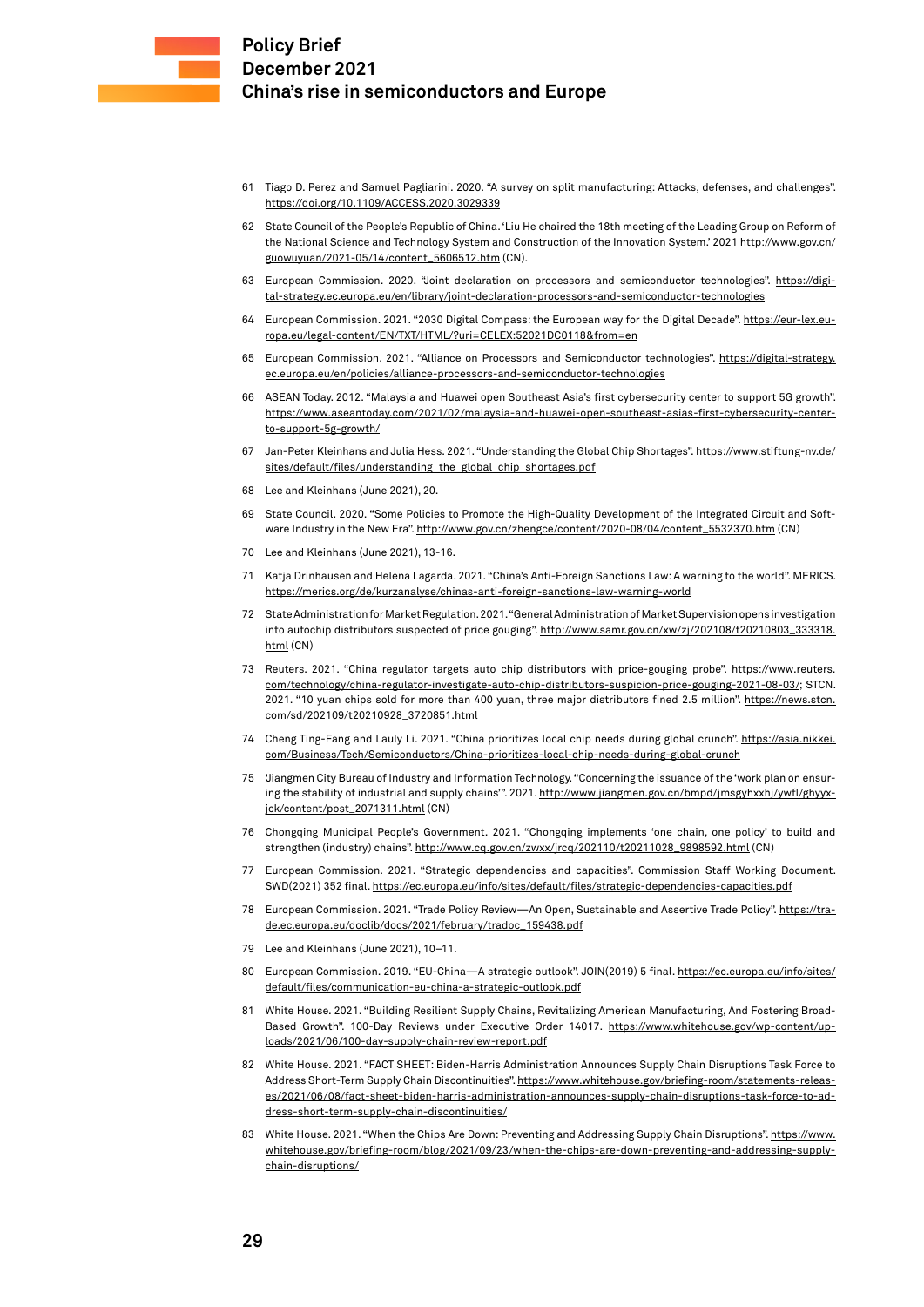- 84 Bureau of Industry and Security. 2021. "Risks in the Semiconductor Manufacturing and Advanced Packaging Supply Chain". 86 FR 14308. [https://www.federalregister.gov/d/2021-05353;](https://www.federalregister.gov/d/2021-05353) Bureau of Industry and Security. 2021. "Notice of Request for Public Comments on Risks in the Semiconductor Supply Chain". 86 FR 53031. [https://www.federal](https://www.federalregister.gov/d/2021-20348)[register.gov/d/2021-20348](https://www.federalregister.gov/d/2021-20348)
- 85 Debby Wu. 2021. "World's Top Chipmakers Provide Data to U.S. as Deadline Arrives" Bloomberg. [https://www.](https://www.bloomberg.com/news/articles/2021-11-07/tsmc-withholds-customer-specific-data-in-answering-u-s-request) [bloomberg.com/news/articles/2021-11-07/tsmc-withholds-customer-specific-data-in-answering-u-s-request](https://www.bloomberg.com/news/articles/2021-11-07/tsmc-withholds-customer-specific-data-in-answering-u-s-request)
- 86 Eric Martin and Sohee Kim. 2021. "All Major Chipmakers Pledge to Give U.S. Requested Data". Bloomberg[.https://](https://www.bloomberg.com/news/articles/2021-11-08/chipmakers-pledge-to-give-u-s-requested-data-raimondo-says) [www.bloomberg.com/news/articles/2021-11-08/chipmakers-pledge-to-give-u-s-requested-data-raimondo-says](https://www.bloomberg.com/news/articles/2021-11-08/chipmakers-pledge-to-give-u-s-requested-data-raimondo-says)
- 87 Reuters. 2021. "TSMC says it did not release any detailed customer data in response to US request". [https://www.](https://www.reuters.com/technology/taiwans-tsmc-says-it-has-responded-us-chip-data-request-2021-11-08/) [reuters.com/technology/taiwans-tsmc-says-it-has-responded-us-chip-data-request-2021-11-08/](https://www.reuters.com/technology/taiwans-tsmc-says-it-has-responded-us-chip-data-request-2021-11-08/)
- 88 White House. 2021. "FACT SHEET: United States-Republic of Korea Partnership". [https://www.whitehouse.gov/](https://www.whitehouse.gov/briefing-room/statements-releases/2021/05/21/fact-sheet-united-states-republic-of-korea-partnership/) [briefing-room/statements-releases/2021/05/21/fact-sheet-united-states-republic-of-korea-partnership/](https://www.whitehouse.gov/briefing-room/statements-releases/2021/05/21/fact-sheet-united-states-republic-of-korea-partnership/)
- 89 Stephen Nellis, Joyce Lee and Toby Sterling. 2021. "Exclusive: U.S.-China tech war clouds SK Hynix's plans for a key chip factory". Reuters. [https://www.reuters.com/technology/exclusive-us-china-tech-war-clouds-sk-hynixs](https://www.reuters.com/technology/exclusive-us-china-tech-war-clouds-sk-hynixs-plans-key-chip-factory-2021-11-18/)[plans-key-chip-factory-2021-11-18/](https://www.reuters.com/technology/exclusive-us-china-tech-war-clouds-sk-hynixs-plans-key-chip-factory-2021-11-18/); The Korea Herald. 2021. "US' restriction on SK Hynix plan in China 'legitimate': US trade chief".<http://www.koreaherald.com/view.php?ud=20211122000854>
- 90 White House. 2021. "Fact Sheet: Quad Leaders' Summit". [https://www.whitehouse.gov/briefing-room/state](https://www.whitehouse.gov/briefing-room/statements-releases/2021/09/24/fact-sheet-quad-leaders-summit/)[ments-releases/2021/09/24/fact-sheet-quad-leaders-summit/](https://www.whitehouse.gov/briefing-room/statements-releases/2021/09/24/fact-sheet-quad-leaders-summit/)
- 91 European Commission. 2021. "EU-US Trade and Technology Council Inaugural Joint Statement". [https://ec.europa.](https://ec.europa.eu/commission/presscorner/detail/en/STATEMENT_21_4951) [eu/commission/presscorner/detail/en/STATEMENT\\_21\\_4951](https://ec.europa.eu/commission/presscorner/detail/en/STATEMENT_21_4951)
- 92 White House. 2021. "When the Chips Are Down: Preventing and Addressing Supply Chain Disruptions". [https://www.](https://www.whitehouse.gov/briefing-room/blog/2021/09/23/when-the-chips-are-down-preventing-and-addressing-supply-chain-disruptions/) [whitehouse.gov/briefing-room/blog/2021/09/23/when-the-chips-are-down-preventing-and-addressing-supply](https://www.whitehouse.gov/briefing-room/blog/2021/09/23/when-the-chips-are-down-preventing-and-addressing-supply-chain-disruptions/)[chain-disruptions/](https://www.whitehouse.gov/briefing-room/blog/2021/09/23/when-the-chips-are-down-preventing-and-addressing-supply-chain-disruptions/)
- 93 European Commission. 2021. "Strategic dependencies and capacities". Commission Staff Working Document. SWD(2021) 352 final.<https://eur-lex.europa.eu/legal-content/EN/TXT/PDF/?uri=CELEX:52021SC0352&from=EN>
- 94 European Commission. 2021. "Action Plan on synergies between civil, defence and space industries". [https://ec.eu](https://ec.europa.eu/info/sites/default/files/com-2021-70_en_act_part1_v8_en.pdf)[ropa.eu/info/sites/default/files/com-2021-70\\_en\\_act\\_part1\\_v8\\_en.pdf](https://ec.europa.eu/info/sites/default/files/com-2021-70_en_act_part1_v8_en.pdf)
- 95 European Commission. 2021. "Alliance on Processors and Semiconductor technologies". [https://digital-strategy.](https://digital-strategy.ec.europa.eu/en/policies/alliance-processors-and-semiconductor-technologies) [ec.europa.eu/en/policies/alliance-processors-and-semiconductor-technologies](https://digital-strategy.ec.europa.eu/en/policies/alliance-processors-and-semiconductor-technologies)
- 96 The Korea Times. 2021. "Samsung set to follow TSMC to provide chip info to US". [https://www.koreatimes.co.kr/](https://www.koreatimes.co.kr/www/tech/2021/11/133_318419.html) [www/tech/2021/11/133\\_318419.html](https://www.koreatimes.co.kr/www/tech/2021/11/133_318419.html)
- 97 European Commission. 2021. "EU-US Trade and Technology Council Inaugural Joint Statement". [https://ec.europa.](https://ec.europa.eu/commission/presscorner/detail/en/STATEMENT_21_4951) [eu/commission/presscorner/detail/en/STATEMENT\\_21\\_4951](https://ec.europa.eu/commission/presscorner/detail/en/STATEMENT_21_4951)
- 98 Kate O'Keeffe, Heather Somerville and Yang Jie. 2021. "U.S. Companies Aid China's Bid for Chip Dominance Despite Security Concerns". Wall Street Journal. [https://www.wsj.com/articles/u-s-firms-aid-chinas-bid-for-chip-domi](https://www.wsj.com/articles/u-s-firms-aid-chinas-bid-for-chip-dominance-despite-security-concerns-11636718400)[nance-despite-security-concerns-11636718400](https://www.wsj.com/articles/u-s-firms-aid-chinas-bid-for-chip-dominance-despite-security-concerns-11636718400)
- 99 European Commission. 2021. "EU-US Trade and Technology Council Inaugural Joint Statement". [https://ec.europa.](https://ec.europa.eu/commission/presscorner/detail/en/STATEMENT_21_4951) [eu/commission/presscorner/detail/en/STATEMENT\\_21\\_4951](https://ec.europa.eu/commission/presscorner/detail/en/STATEMENT_21_4951)
- 100 South China Morning Post. 'Taiwan looking at semiconductor cooperation with Eastern European nations'. 2021. [https://www.scmp.com/tech/tech-war/article/3157433/taiwan-looking-semiconductor-cooperation-eastern-eu](https://www.scmp.com/tech/tech-war/article/3157433/taiwan-looking-semiconductor-cooperation-eastern-european-nations)[ropean-nations;](https://www.scmp.com/tech/tech-war/article/3157433/taiwan-looking-semiconductor-cooperation-eastern-european-nations) South China Morning Post. 'US-China tech war: Beijing calls on Washington to stop further dialogue with Taipei on supply chain resilience, semiconductors'. 2021. [https://www.scmp.com/tech/big-tech/artic](https://www.scmp.com/tech/big-tech/article/3157268/us-china-tech-war-beijing-calls-washington-stop-further-dialogue)[le/3157268/us-china-tech-war-beijing-calls-washington-stop-further-dialogue](https://www.scmp.com/tech/big-tech/article/3157268/us-china-tech-war-beijing-calls-washington-stop-further-dialogue)
- 101 Lee and Kleinhans, June 2021.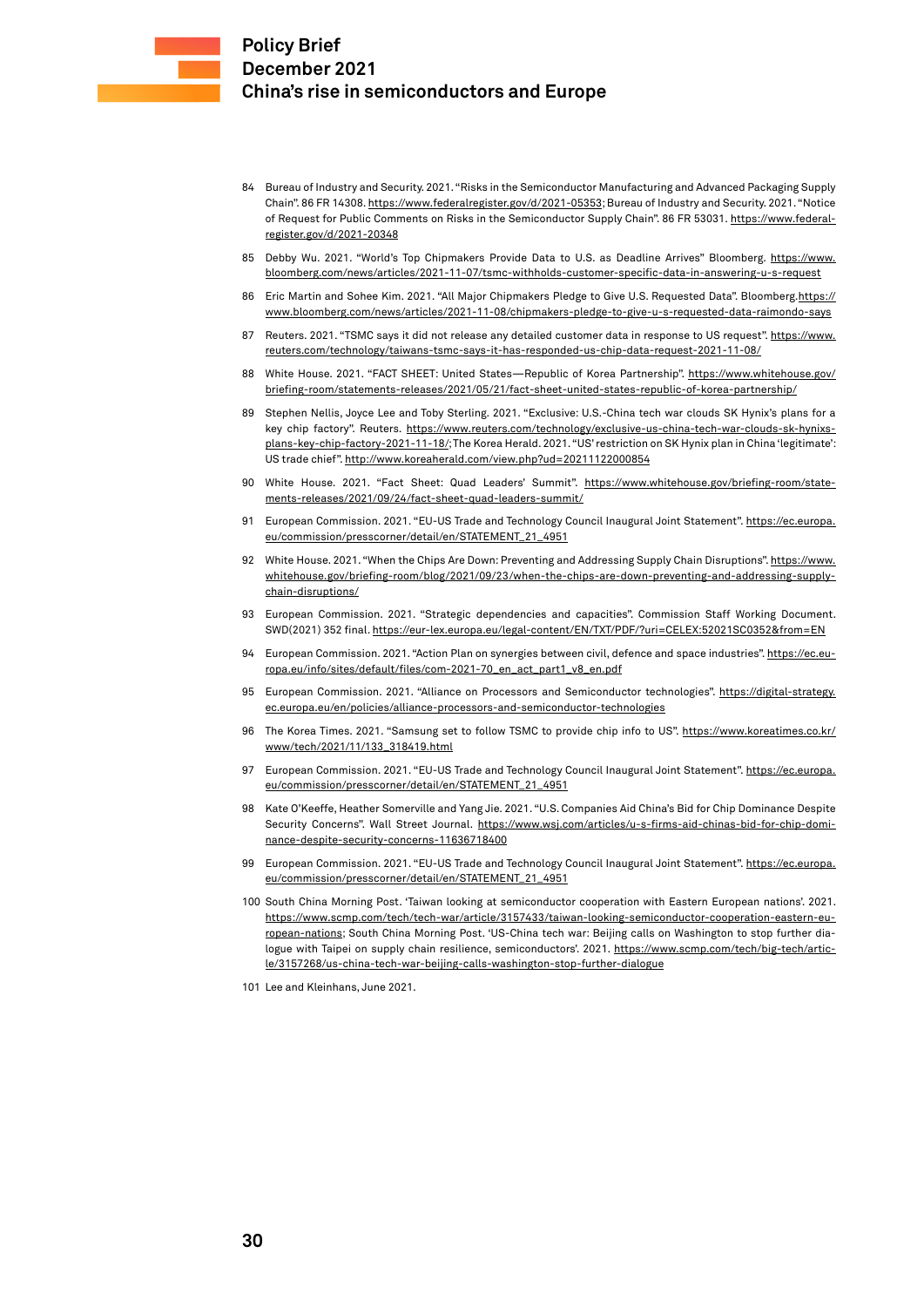# **About the Stiftung Neue Verantwortung**

The Stiftung Neue Verantwortung (SNV) is an independent, non-profit think tank working at the intersection of technology and society. The core method of SNV is collaborative policy development, involving experts from government, tech companies, civil society and academia to test and develop analyses with the aim of generating ideas on how governments can positively shape the technological transformation. To guarantee the independence of its work, the organization has adopted a concept of mixed funding sources that include foundations, public funds and corporate donations.

# **About MERICS**

MERICS has established itself as the go-to European think tank on China. With about 20 full-time international researchers, from all over Europe, the United States, Australia and Singapore, MERICS is currently the largest European research institute focusing solely on the analysis of contemporary China and its relations with Europe and the wider world. Our experts cover a range of scientific qualifications and methodological skills. It plays an active role in informing European public debates on China and in providing senior decision-makers across Europe with indepth China-related insights critical to their portfolios.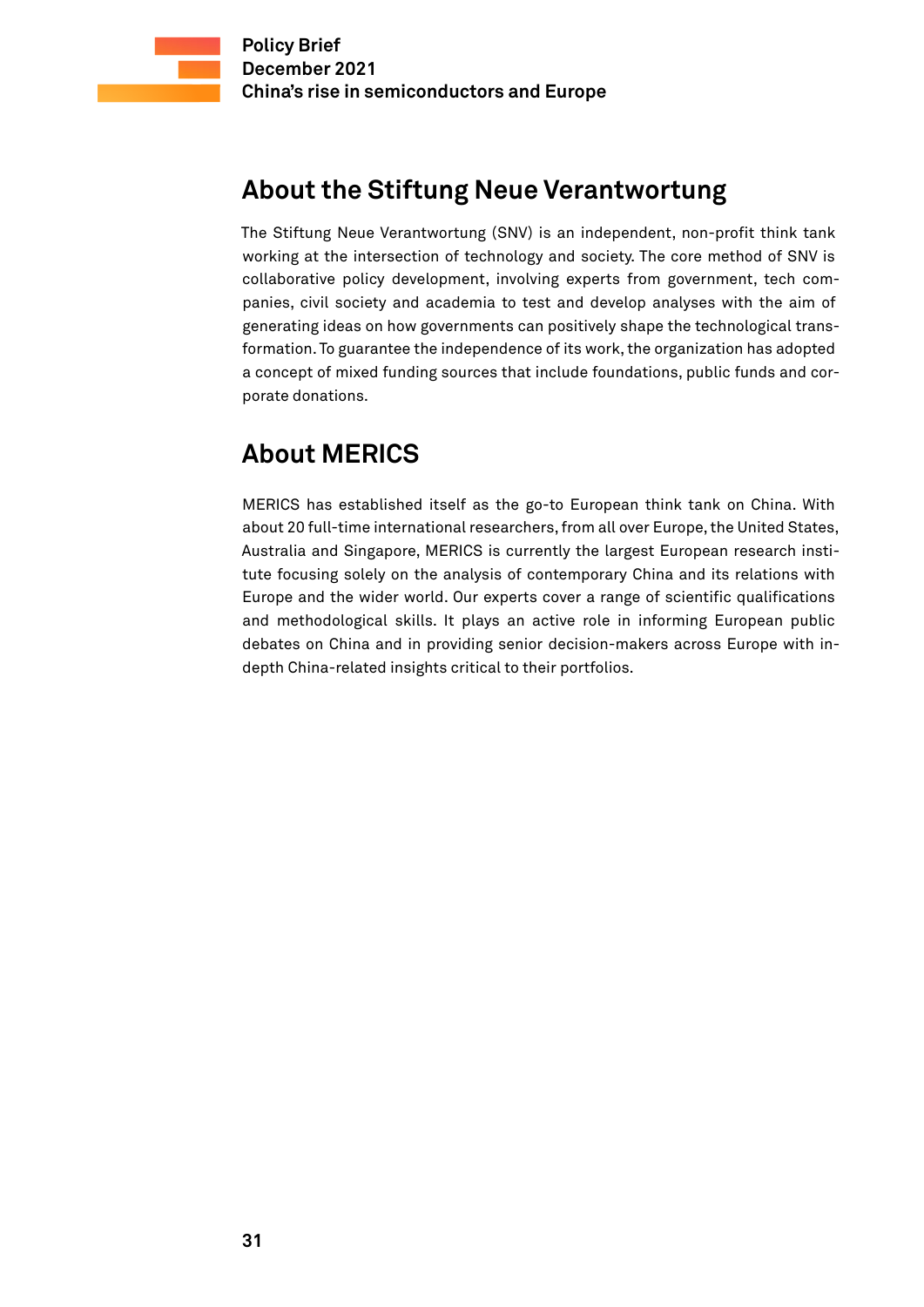## **About the Authors**

**Jan-Peter Kleinhans** is director of the "Technology and Geopolitics" project. Currently his work focuses on the intersection of global semiconductor supply chains and geopolitics. Previously Jan-Peter worked on 5G security and presented his work at the German parliament's committee on foreign affairs and the NATO parliamentary assembly. After joining SNV in 2014 Jan-Peter analyzed why the market failed to produce reasonably trustworthy consumer IoT devices. He explored if and how standardization, certification and market surveillance can create economic incentives for IoT manufacturers to produce secure and trustworthy IoT devices. He is Fellow of the Transatlantic Digital Debates 2016 and studied communication sciences in Uppsala, Sweden and business informatics in Darmstadt.

**John Lee** is a former Senior Analyst at MERICS, where he coordinated work in the research cluster on China's use of digital technologies. John's main areas of research focus are China's semiconductor ecosystem, cyberspace and data governance, and future digital networks encompassing next-generation telecommunications and the Internet of Things. John's academic background includes strategic studies, political science and international relations, history and international law. He holds Masters degrees from the King's College London Department of War Studies and from the Australian National University. John previously worked for the Australian Department of Defence and Department of Foreign Affairs & Trade.

#### **Contact the Authors:**

Jan-Peter Kleinhans [jkleinhans@stiftung-nv.de](mailto:jkleinhans%40stiftung-nv.de?subject=)

John Lee [johnlee@eastwestfutures.com](mailto:johnlee%40eastwestfutures.com?subject=)